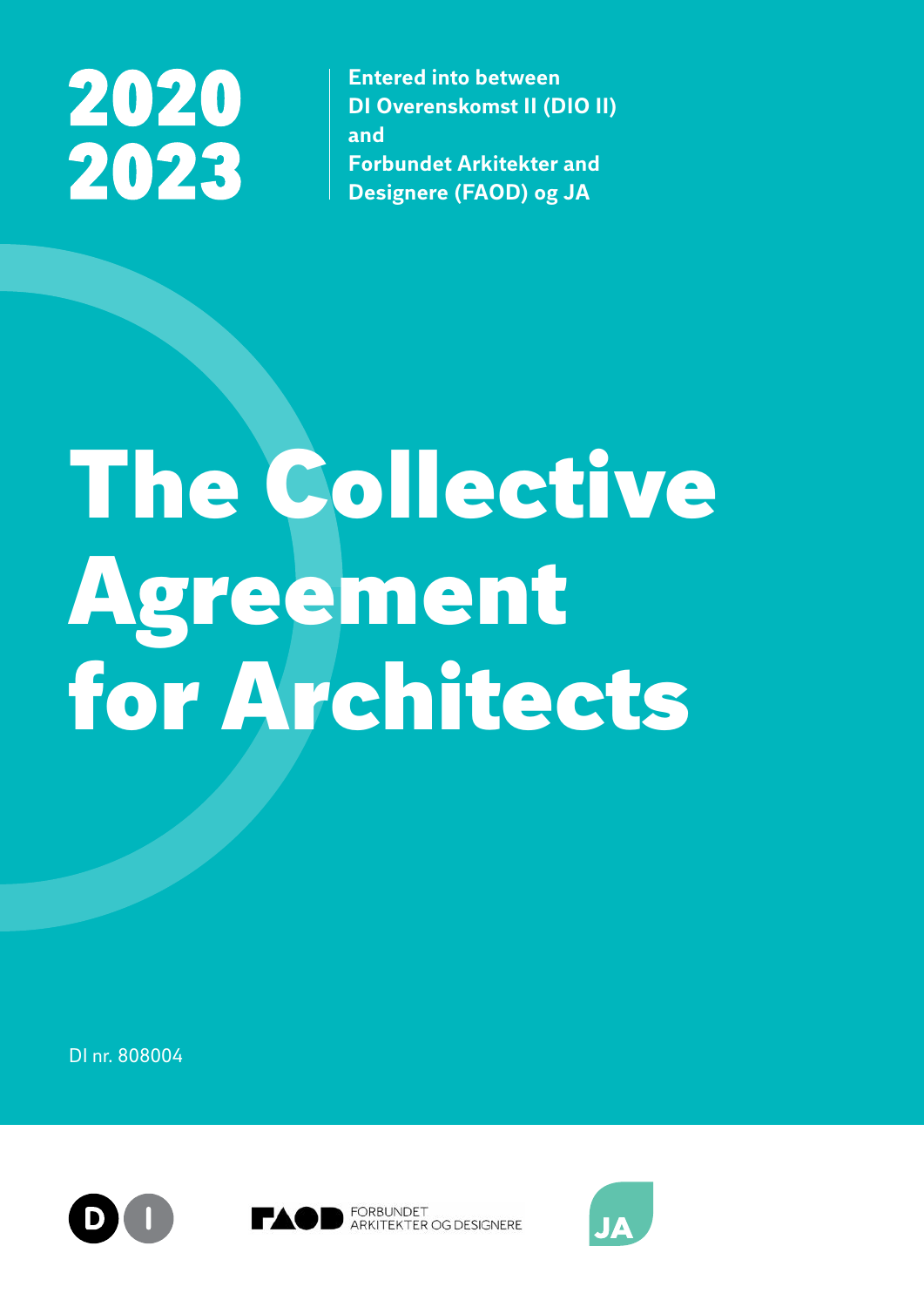### **The Collective Agreement for Architects**

**2020-2023**

**entered into between** 



**DI Overenskomst II (DIO II)**

**and**



**EXAMPLE ARKITEKTER OG DESIGNERE** 



**the Union of Architects and Designers (FAOD)** 

**and** 

**Academic Agronomists (JA)**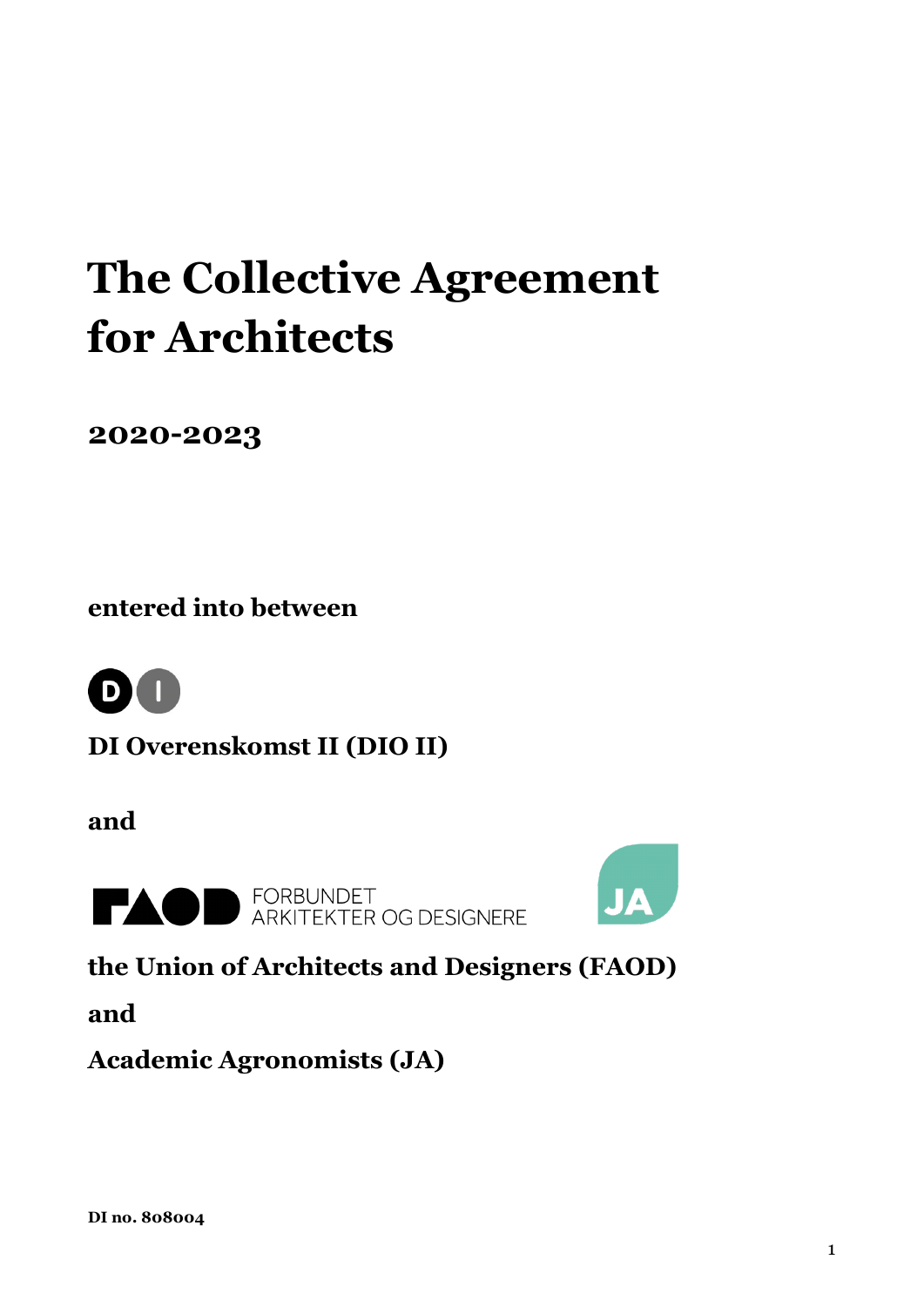#### **Contents**

| Clause 6 Architectural design competitions and acquisition of new business 14      |
|------------------------------------------------------------------------------------|
|                                                                                    |
|                                                                                    |
|                                                                                    |
|                                                                                    |
| Clause 10a Holiday entitlement for new graduates (lapses on 1 September 2020) 18   |
|                                                                                    |
|                                                                                    |
|                                                                                    |
|                                                                                    |
|                                                                                    |
|                                                                                    |
|                                                                                    |
|                                                                                    |
|                                                                                    |
| Clause 18 Accession agreements/special collective agreements with private firms of |
|                                                                                    |
|                                                                                    |
| Trade union representative agreement between DIO II, FAOD and JA 26                |
|                                                                                    |
|                                                                                    |
|                                                                                    |
|                                                                                    |
|                                                                                    |
|                                                                                    |
|                                                                                    |
| Protocol on designers with a master's degree (cand.design/MA Design)  32           |
|                                                                                    |
|                                                                                    |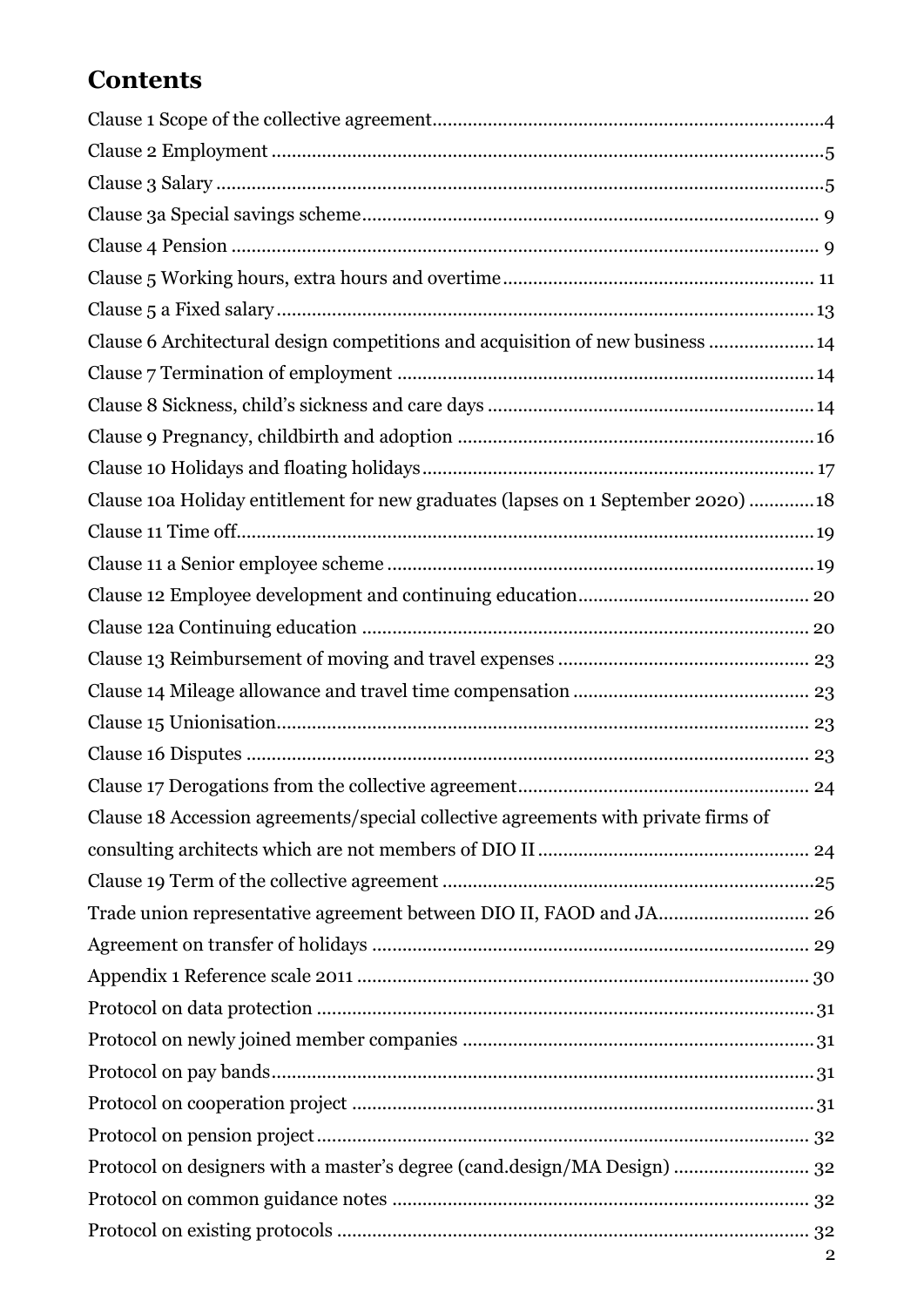| Protocol on the duty to immediately renegotiate on the coming into force of the " $+2$ "  |
|-------------------------------------------------------------------------------------------|
|                                                                                           |
|                                                                                           |
|                                                                                           |
|                                                                                           |
| Protocol on transition from the collective agreement between PLR and JA to the collective |
| agreement between the Danish Union of Salaried Architects and the Danish Association of   |
|                                                                                           |

This is a translation of the Collective Agreement for Architects 2020-2023 (Arkitektoverenskomsten 2020-2023). In case of any discrepancy between the Danish and the English version, the regulations in the Danish version shall prevail.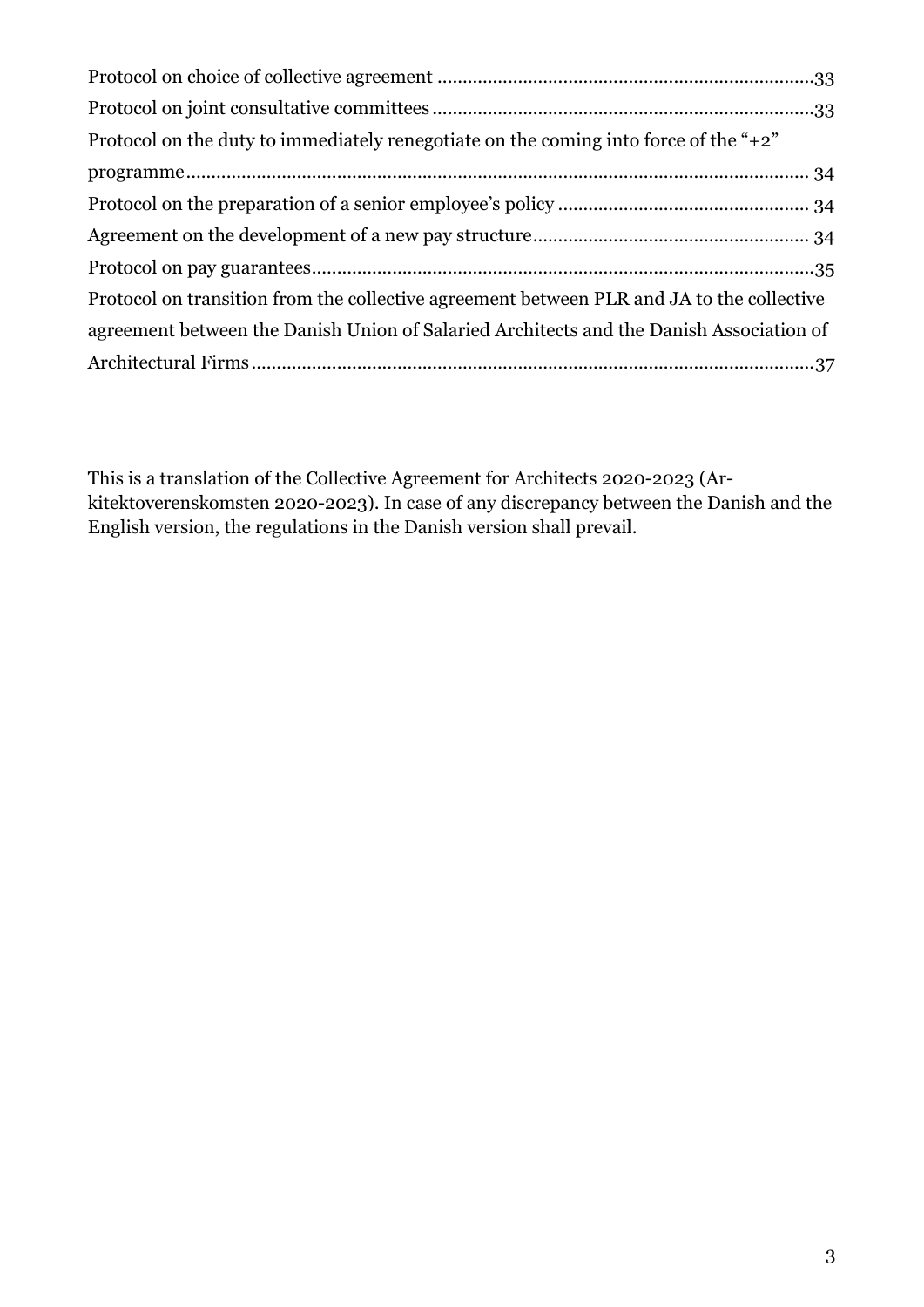#### <span id="page-4-0"></span>**Clause 1 Scope of the collective agreement**

**Subclause (1)** This collective agreement was entered into between DIO II, the Union of Architects and Designers (FAOD) and Academic Agronomists (JA) and covers the following employees:

- (a) academic architects with a master's degree from either the Royal Danish Academy of Fine Arts (KADK) or the Aarhus School of Architecture (cand.arch./MA Architecture);
- (b) architects whose academic degrees from educational institutions in other EU member states meet the requirements on mutual recognition of examination certificates in accordance with EU Directive 2005/36/EC with later amendments;
- (c) architects who, without meeting the conditions set out in items (a) or (b) above, were accepted as members of the Danish Association of Architects prior to 1 April 2005;
- (d)landscape architects with a master's degree from the University of Copenhagen's Faculty of Science (KU-SCIENCE) or a corresponding degree from Norway or Sweden;
- (e) Masters of Engineering in Architecture (cand.polyt./MSc Engineering and cand.scient.techn./MSc Technology) from Aalborg University (AAU);
- (f) designers with a Danish master's degree (MA Design)\*

employed in private firms of consulting architects which are members of DIO II.

*\* The parties agree that designers with a degree from KADK who are not members of the Danish Association of Professional Technicians (TL) and designers with a degree from Design School Kolding who are members of FAOD are covered by the collective agreement.*

**Subclause (2)** DIO II commits to keep FAOD and JA informed about changes to DIO II membership matters on a continuous basis.

Where an employer is contacted with a view to negotiating matters relating to salary and employment conditions, FAOD and JA undertake to also concurrently provide DIO II with the same information.

**Subclause (3)** The collective agreement covers employment relationships in which the employee works in Denmark, not including Greenland and the Faroe Islands.

**Subclause (4)** For employees covered by this collective agreement who are employed as industrial PhD students, the provisions of the collective agreement are derogated from in the following respects:

- (a) The student will be placed in accordance with the length of service system under the collective agreement and receive a minimum of 90% of the student's minimum pay determined according to his or her length of service, see clause  $3(1)$ ;
- (b) The student's weekly working hours are 37 hours including a 29-minute daily lunchbreak. It is assumed that working hours are used for the study programme only. Thus, the collective agreement's provisions on working hours, extra hours and overtime, see clause 5, do not apply to the student's employment relationship;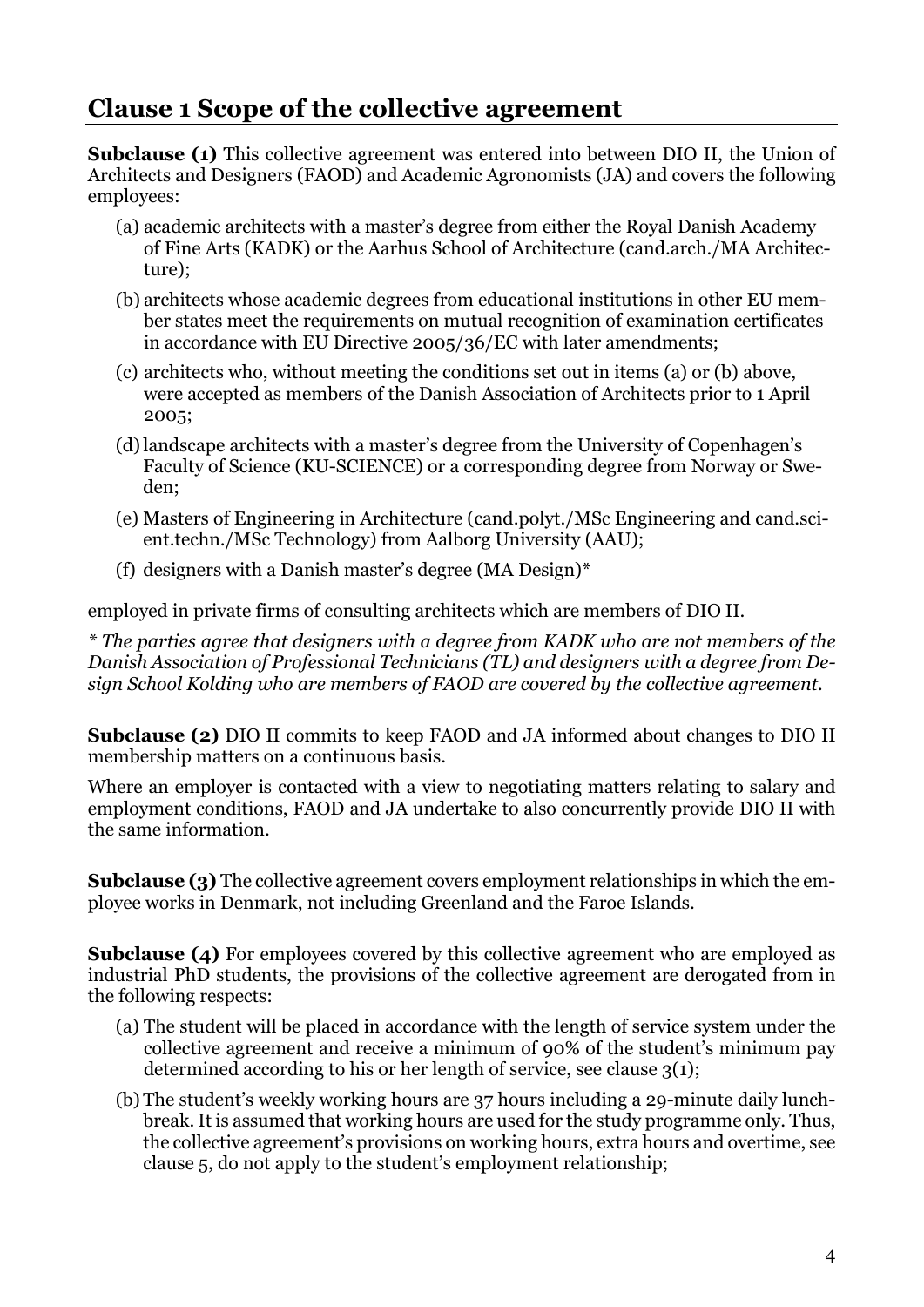- (c) The PhD student is not covered by the continuing education scheme, see clause 12, as special agreements will be made in relation to the student's participation in conferences and vocational courses.
- (d) Subject to the required approval of leave, the PhD student is entitled to extension of his or her employment after the end of maternity/paternity leave or parental leave, for a period corresponding to the period during which the student was absent or exercised the right to leave pursuant to the Maternity/Paternity Leave Act. The employment will be extended only by a period corresponding to the part of the leave taken during the student's period of employment.

The student is not subject to the rules on industrial action, it being noted that work affected by industrial actions may not be performed even if comprised by the PhD granted.

**Subclause** (5) The collective agreement does not cover traineeships or study periods abroad for which the trainee receives a grant under Erasmus+, the Leonardo da Vinci programme or similar EU programme with the same target group, purpose, formal guidelines, etc.

The period during which the collective agreement does not apply in connection with such traineeships and study periods abroad will normally correspond to a maximum period of:

(a) 13 weeks at the same company for trainees under the age of 30; and

(b) four weeks at the same company for trainees over the age of 30.

In case the trainee has received a grant for a specific study programme or project lasting longer than four or 13 weeks, respectively, at the same company, the period in which the collective agreement does not apply may be extended, subject, however, to the approval of DIO II and FAOD or JA, as the case may be.

Generally, in connection with establishment of traineeships and study periods abroad in relation to this provision, the maximum number of persons completing such traineeships or studies abroad, or practical training with a company, and employees with wage subsidy, see the legislation on active employment efforts, is one for every five ordinary employees at companies with 0-50 employees, however always at least one person. At companies with more than 50 employees, the maximum number is one for every ten ordinary employees.

**Subclause (6)** Part-time employment with less than eight working hours per week on average is covered by this collective agreement.

#### <span id="page-5-0"></span>**Clause 2 Employment**

**Subclause (1)** The employee has a duty of confidentiality with regard to any information obtained as part of his or her position, the confidentiality of which is inherently required or prescribed. The duty of confidentiality does not cease on termination of the employment relationship.

#### <span id="page-5-1"></span>**Clause 3 Salary**

#### **Individual salary**

**Subclause (1)** The individual employee is entitled to a salary which is negotiated individually.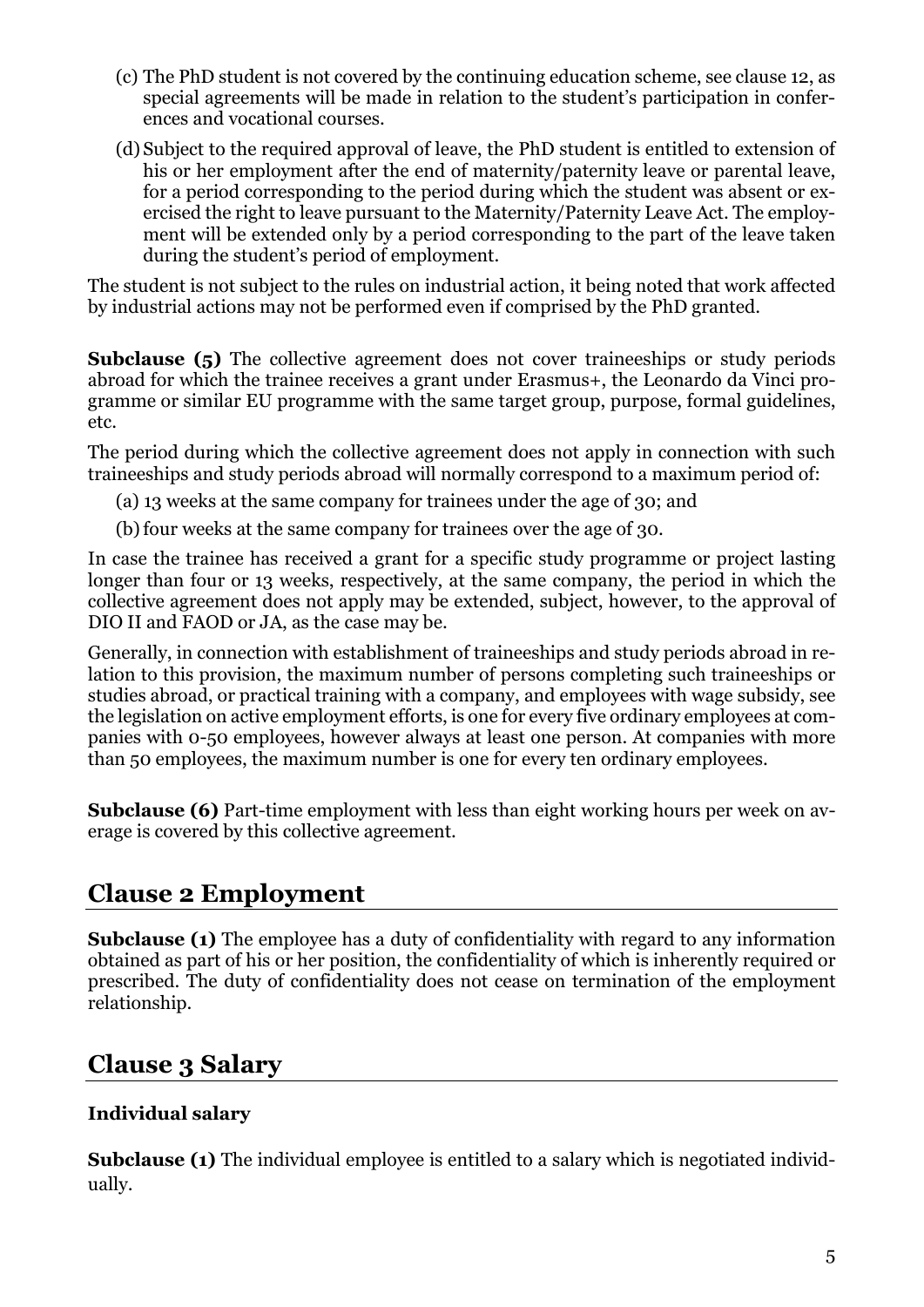The individual salary is a fixed salary, paid monthly. Bonus, performance-based salary or one-off remuneration, for example, may be paid as a supplement to the salary.

The salary must reflect the individual employee's performance, qualifications, education and skills as well as the content of and responsibility associated with the position.

**Subclause (2)** The salary is paid monthly in arrears and is available on the penultimate working day of the month.

#### **Minimum pay/pay bands**

**Subclause (3)** The figures include the employee's own pension contribution, but not the employer's pension contribution, under the collective agreement.

| Pay bands      | Length of service for<br>salary purposes | Minimum sal-<br>ary at 1 March<br>2020 | Minimum sal-<br>ary at 1 March<br>2021 | Minimum sal-<br>ary at 1 March<br>2022 |
|----------------|------------------------------------------|----------------------------------------|----------------------------------------|----------------------------------------|
| $\mathbf{1}$   | $0-48$ months:                           | DKK 30,400                             | DKK 30,800                             | DKK 31,200                             |
| $\overline{2}$ | $49-83$ months:                          | DKK 36,400                             | DKK 36,800                             | DKK 37,200                             |
| 3              | More than 84<br>months:                  | DKK 43,400                             | DKK 43,800                             | DKK 44,200                             |

**Subclause (4)** The minimum salary of pay band 1 reflects solely the performance of a newly graduated employee without any experience.

The minimum salary of the other pay bands reflects solely the skills of the employee by virtue of the number of years of experience the employee has achieved through employment within his or her profession, but not the employee's supplementary competences, duties and responsibility.

Therefore, the employee's salary is expected to exceed the minimum salary unless special, individual circumstances apply. If the employee has a degree in architectural technology and construction management *(konstruktør)* or is an academy profession graduate in construction technology *(byggetekniker)*, the salary can never be less than it would have been in accordance with the salary provisions of the other relevant collective agreement.

**Subclause (5)** Where warranted by circumstances, and provided the organisations are involved, reduced salary may be agreed in special circumstances.

#### **Length of service for salary purposes**

**Subclause (6)** The length of service for salary purposes is usually based on graduation age, i.e. the number of months since the person in question graduated from one of the educational institutions referred to in items (a), (b), (d) and (e) of clause 1(1) and has performed architectural work. The graduation age includes military service, alternative civilian service and maternity/paternity leave. The length of service is rounded up to a whole number of months, to the effect, however, that it is calculated from the last day of the month in which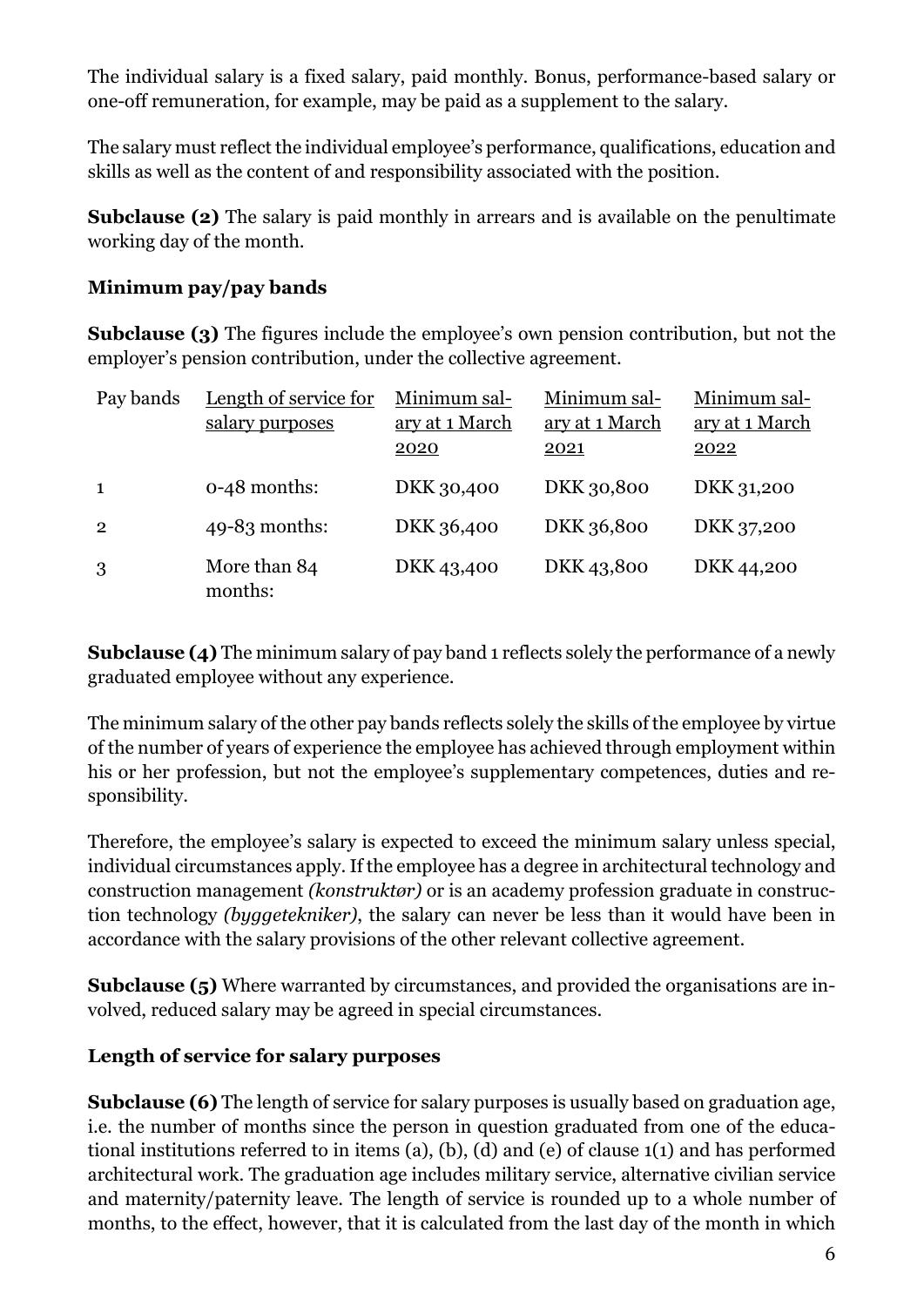the person passed his or her final examination at the earliest. Employees covered by item (c) of clause 1(1) of the collective agreement will be positioned by negotiation between the organisations. As a general rule in determining the length of service, the number of months in which the employee has performed architectural work is included.

**Subclause (7)** The length of service of part-time employees will increase annually, provided they have worked at least 18 hours per week throughout the year. The length of service of part-time employees working less than 18 hours weekly will increase every other year.

#### **Salary negotiation**

**Subclause (8)** The employee is entitled to annual salary negotiation, even if the employee is on leave in accordance with the Maternity/Paternity Act.

**Subclause (9)** The employee must be informed about the result of the salary negotiation not later than four weeks after the negotiation took place. Within 14 days, the employee may demand to be informed of the reasons for the result and ask for guidance on how a salary increase can be achieved in future, based on the company's pay policy and the employee's competence development plan. Such information must be given in writing if so requested. The company must provide such information within 14 days.

**Subclause (10)** As a general rule, salary negotiations are a local matter. If an employee does not obtain a satisfactory result, the trade union representative may be involved.

If a result is still not achieved, or there is no trade union representative at the company, the member may raise the issue through his or her union with a view to a discussion and possibly a mediation meeting. If no agreement is reached, the dispute regarding the amount of the individually negotiated salary cannot be escalated any further under labour law.

#### **Pay policy**

**Subclause (11)** Companies have an obligation to prepare a pay policy. The policy must be prepared in dialogue with the employees. At companies with elected trade union representative(s), the pay policy must be discussed with such trade union representative(s). At companies with no trade union representative, the pay policy must be discussed with the employees. The goal of the discussions is to reach as high a degree of consensus on the pay policy as possible.

The company's pay policy must contain sufficient information on how salary increases may generally be achieved. Accordingly, the pay policy must describe the criteria emphasised by the company in relation to the employees' salaries and salary increases, including the correlation between salary increases and competence building.

If the company applies salary components other than fixed salary, such as bonus, performance-based salary or one-off remuneration, the criteria for their application must appear from the pay policy.

If the company applies fixed criteria for rewarding established functions and qualifications (for example project manager remuneration), this must be set out in the pay policy.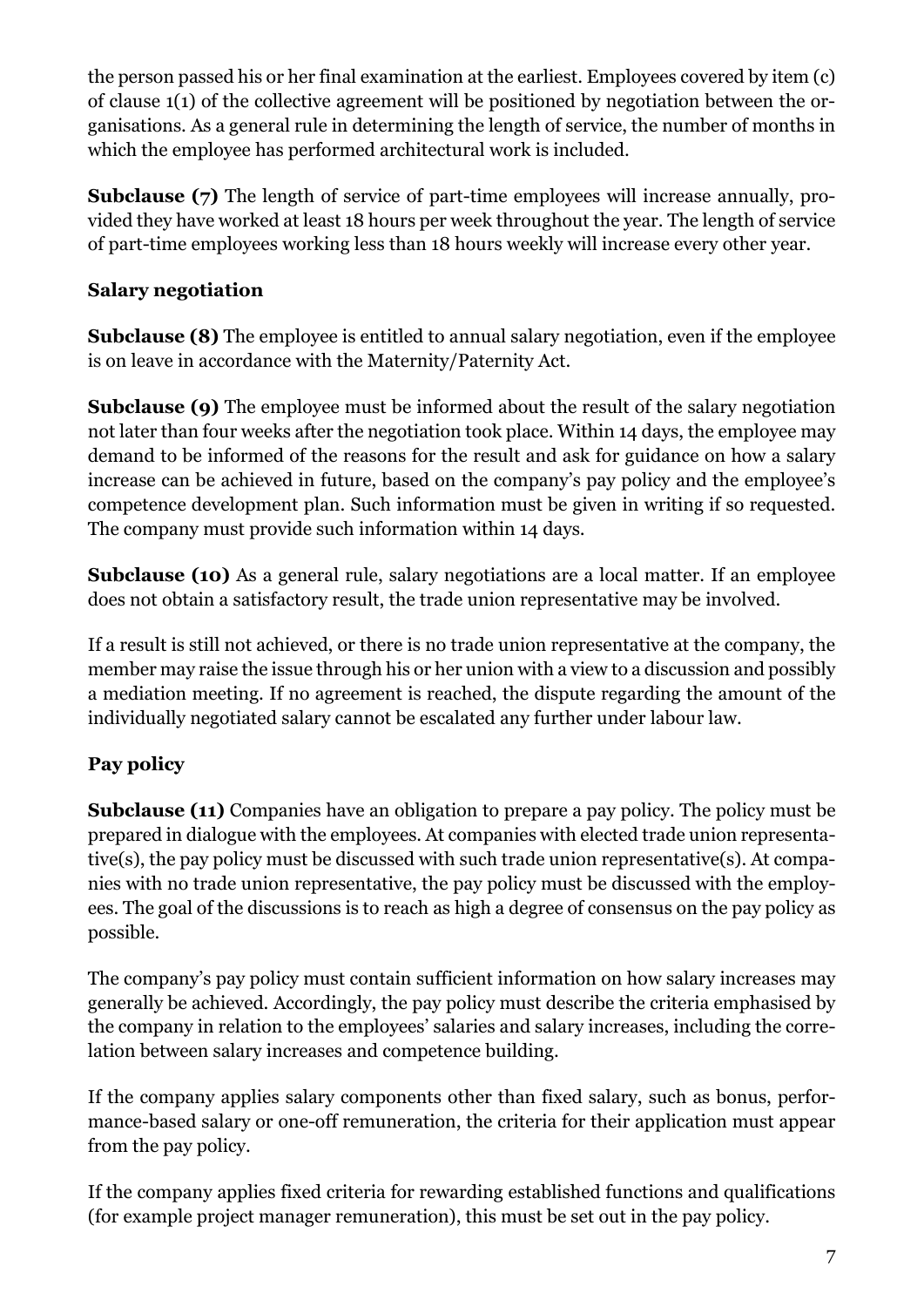The framework for performance reviews and salary negotiations between management and employees, including whether such meetings are combined into one, must be formulated in the company's pay policy. The timing of implementation, preparation and evaluation of pay negotiations must also appear.

The pay policy must describe the form, content and frequency of evaluation of the annual salary negotiations and the pay policy.

#### **Openness on finances and pay**

**Subclause (12)** Based on its pay policy, the company must inform the employees annually of the factors which are to form the basis of the salary negotiations, including targets for the financial scope for negotiation as well as the salary negotiation process (times and dates of salary negotiations etc.).

The parties to the collective agreement further recommend that management inform the employees about the financial situation of the company (main developments in budget and financial figures and the order book and market situation).

At companies with an elected trade union representative, he or she must – prior to the annual salary negotiations – be provided with information about the company's financial situation and future prospects, including the order book and market situation and production factors. Furthermore, prior to the annual salary negotiations, the trade union representative must be provided with anonymised information about the salaries of the employees covered by the collective agreement. Such salary information must contain the same information as that reported by the employer to wage statistics (for example – where relevant and subject to anonymity – education, age, length of service, responsibility/title and trade group).

An employee and a trade union representative may also discuss the salary situation of the employee individually.

#### **Wage statistics**

**Subclause (13)** Companies are required to report data to the wage statistics of the Confederation of Danish Employers (DA). DIO II will make such statistics available to FAOD and JA as soon as they are available, however not later than on the last day of February.

#### **Agreements on gross salary schemes**

**Subclause (14)** Voluntary agreements may be entered into between the individual employees and the company to the effect that the employer, against deduction in the gross salary, will pay into certain schemes approved for tax purposes. It is not permitted to establish local agreements in which the employee is required to participate. Facilities/tools necessary for the performance of work must be paid by the employer in the same way as for other production facilities and therefore cannot be made subject to financing through gross salary deduction. To the extent the individual company wants to offer this, the company must ensure that the applicable rules are observed.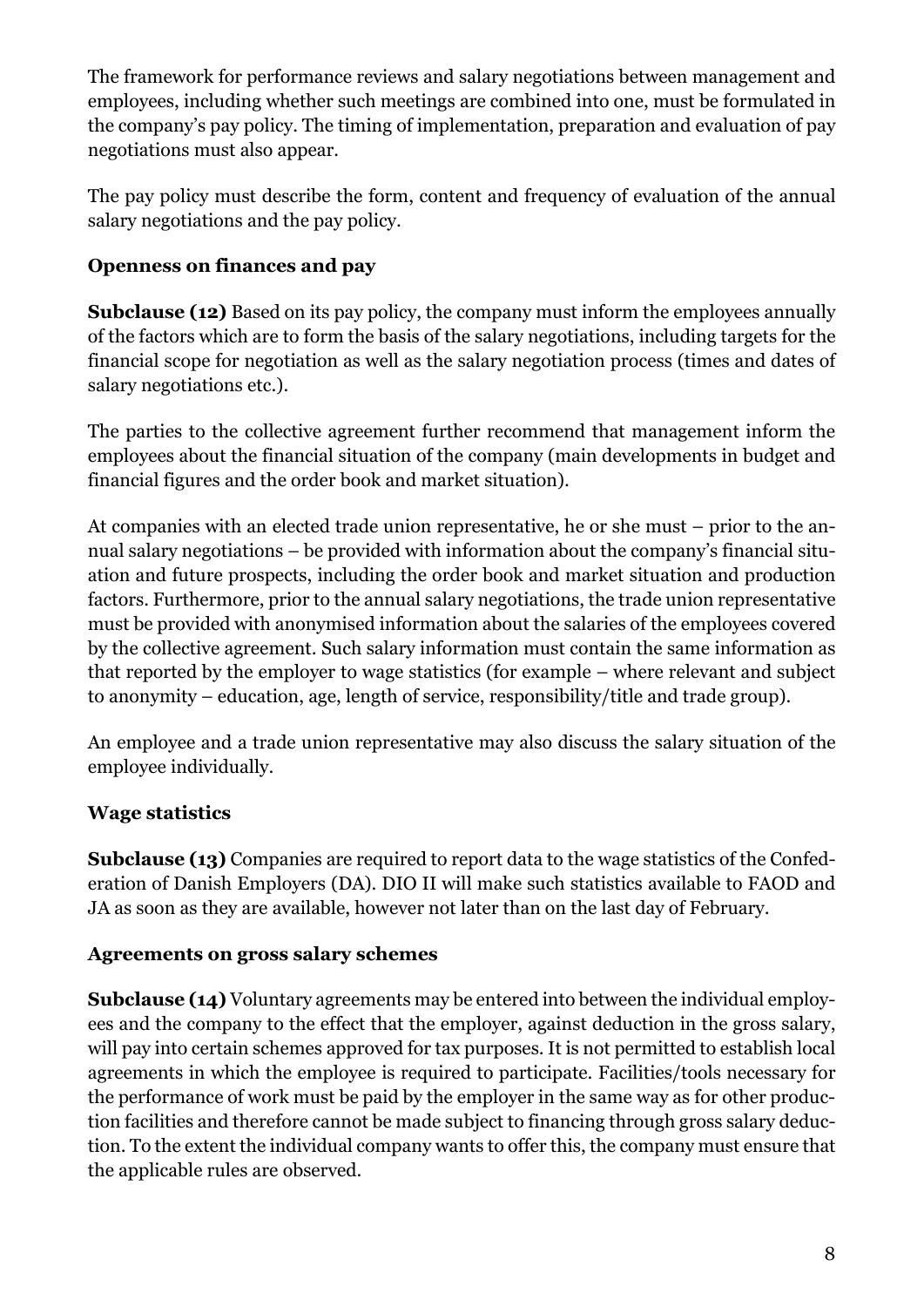The maximum deduction for this purpose is 10% in total of the employee's minimum salary. In addition, further deduction from the remaining part of the salary may be agreed individually with no upper limit.

Unless otherwise agreed, the employee is entitled to resign from the scheme at three months' notice.

If the gross salary scheme includes agreements with third parties, the employee is, however, obliged to observe the notice of termination applying to the scheme agreed with such third party, which notice of termination cannot exceed 12 months.

Gross salary deduction agreements always lapse on termination of employment. Resigning from the scheme must be without cost to the employee.

#### **Pay guarantees**

**Subclause (15)** Companies have a duty to observe the agreed pay guarantees, see Protocol on pay guarantees.

#### <span id="page-9-0"></span>**Clause 3 a Special savings scheme**

**Subclause (1)** Effective as of 1 March 2020, 0.89% of the salary under clause 3 will be paid as a special allowance.

The contribution will be adjusted:

on 1 March 2021 to 1.78% and on 1 March 2022 to 2.67%.

**Subclause (2)** The allowance will be paid continuously together with the regular salary payments.

**Subclause (3)** The parties to the collective agreement find it natural to take into account the value of the special allowance in connection with the local salary negotiations.

#### <span id="page-9-1"></span>**Clause 4 Pension**

#### **Subclause (1) Pension scheme**

Pension contributions are paid into the Architects' Pension Fund (Arkitekternes Pensionskasse) or, for landscape architects (see item (d) of clause 1(1)), to the Pension Fund for Agricultural Academics and Veterinary Surgeons (PJD). Employees who as of 1 April 2012 have been registered with the Architects' Pension Fund or PJD through their employment relationship – irrespective of their educational background – may choose to continue their pension scheme or be transferred to the proper pension fund.

All employees employed in areas covered by the collective agreement are included in the scheme. For foreign employees, the pension scheme may be established according to agreement with the employee as a so-called section 53a scheme, according to which pension contributions are paid without deduction right and may later be withdrawn free of tax.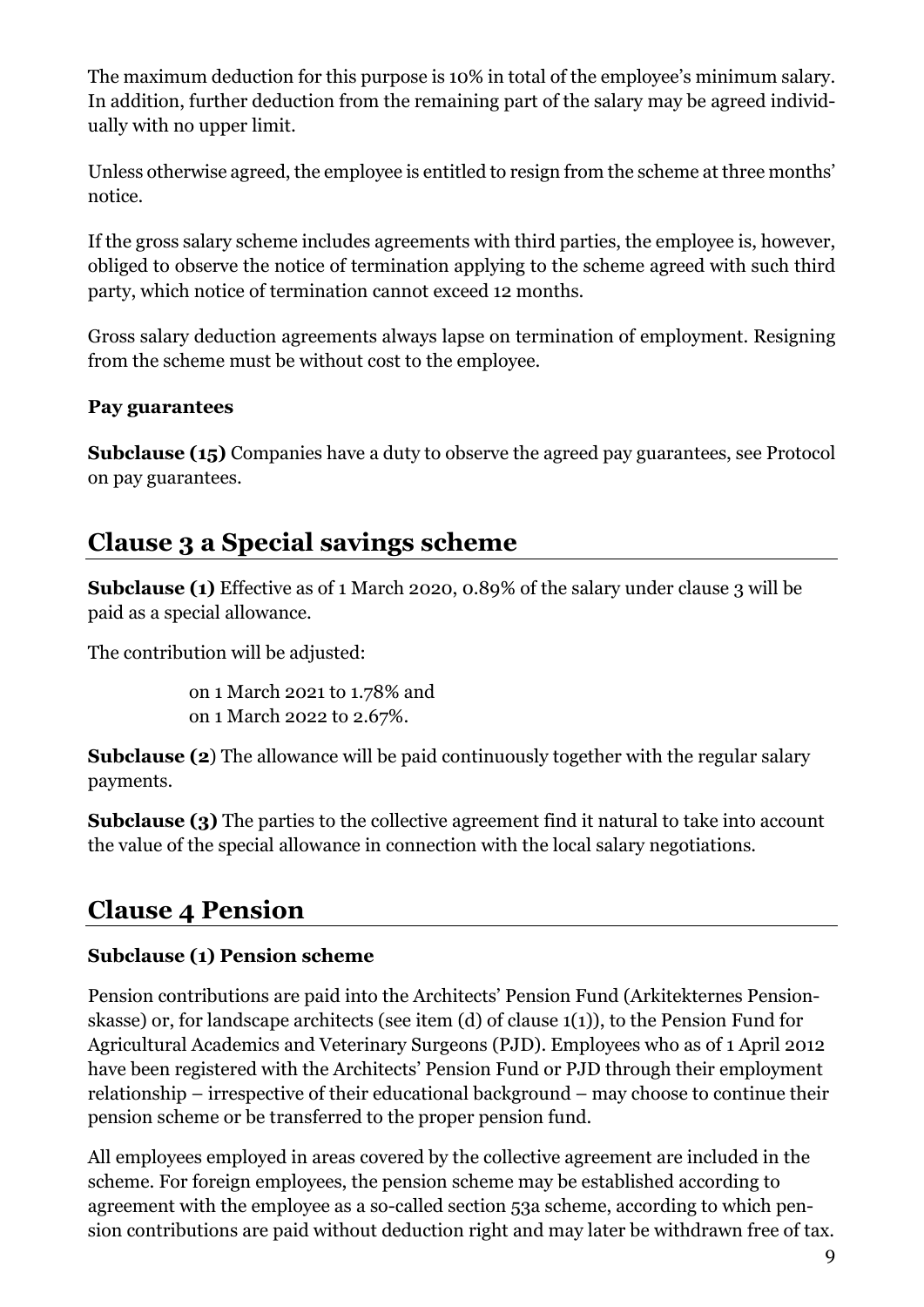A section 53a scheme may be applied for a maximum period of two years, after which the foreign employee must join the ordinary pension scheme rules unless, before the expiry of the two-year period, exemption has been applied for and granted by the parties to the collective agreement.

Pension contributions are calculated based on the gross salary including all agreed allowances, compensation paid for extra work and overtime, but not on holiday supplement/holiday allowance.

As of 1 April 2015, the pension contribution is 13.0%.

The employer pays two thirds of the total pension contribution, and the employee pays one third.

The employee may choose to increase his or her own pension contribution to improve the pension scheme.

The employer withholds the employee's contribution and any voluntary contribution from the employee's salary before calculating tax. Any contribution to group life insurance is added to the taxable income.

The employer must pay the pension contribution including any voluntary contribution to the Architects' Pension Fund or PJD at the same time as the salary is paid.

Payment of contributions and the relevant specification must comply with the guidelines established by the Architects' Pension Fund or PJD. The guidelines must consider the form of payment chosen by the individual company and contain instructions on specification and tax matters.

The Architects' Pension Fund and PJD may not disclose information on matters pertaining to companies or individuals, and information to be used for statistical purposes may only be disclosed to DIO II and FAOD or JA subject to prior consent from both organisations.

#### **Subclause (2) Payment of contributions – exemptions and modifications**

Employees who joined a pension scheme on or before 1 April 1999 will meet the pension obligation if the pension contribution corresponds to the contribution agreed from time to time under the collective agreement. It is a precondition that the employer administers the pension scheme by paying directly into the relevant pension fund.

In private firms of consulting architects who joined the Danish Association of Architectural Firms/DIO II after 31 March 2005, employees who were employed with the company before the membership commenced and have joined a pension scheme will meet the pension obligation, provided the pension contribution corresponds to the contribution agreed from time to time under the collective agreement. It is a precondition that the employer administers the pension scheme by paying directly into the relevant pension fund.

Landscape architects from KU-SCIENCE (the University of Copenhagen's Faculty of Science) who were employed within the area before 18 August 1998 retain their option to receive full salary payment.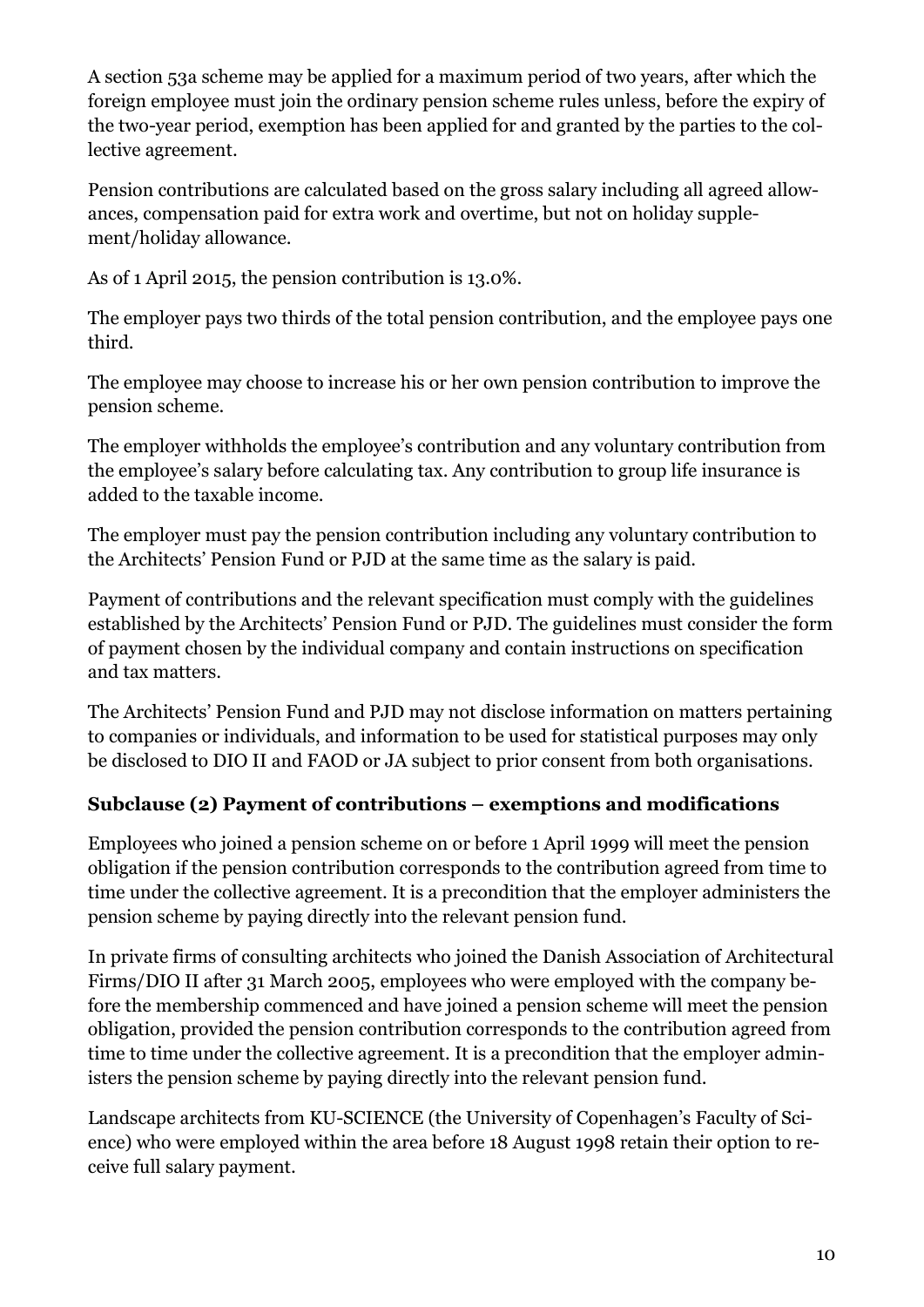The employee may opt to transfer existing pension schemes to the Architects' Pension Fund or PJD.

**Subclause (3)** Employees who reach state pension age on or after 1 May 2020 may, provided they continue to be employed after reaching state pension age, choose beforehand whether to continue their pension savings (where possible) or to have the pension contribution disbursed as salary on a current basis.

#### <span id="page-11-0"></span>**Clause 5 Working hours, extra hours and overtime**

**Subclause (1)** The weekly working hours are 37 hours. Working hours are distributed on the first five days of the week according to agreement at the individual company.

**Subclause (2)** If the employee works more than three hours daily, a 29-minute lunchbreak is part of the daily working hours. If the employee works more than 9½ hours daily and his or her working hours end after 7 p.m. (19:00), the employee must receive meal compensation in the form of 29 minutes' extra work. This excludes any other claims against the employer for meal compensation.

**Subclause (3)** A framework for flexible arrangement of working hours may be agreed at the individual company (local agreement) or with the individual employee.

In special cases, it may be agreed that working hours are not specified if such an agreement is necessary for the performance of a particular task.

Requests for changes to working hours must be made at 24 hours' notice at least. None of the parties is obliged to meet requests put forward later than that.

The employee is entitled to give a reasoned refusal to a request for changes to working hours but must respect the employer's order to take time off lieu in respect of accrued extra hours in accordance with the rules set out in subclause (4).

The employee cannot be ordered to take time off in lieu if he or she has no hours available for that purpose in the account for extra hours.

Sickness is considered a hindrance for taking time off in lieu, provided the employee has reported sickness before commencement of normal working hours on the day when the time off in lieu was scheduled to be taken. If several days of time off in lieu were scheduled, the hindrance will also apply to sickness on any of the subsequent days.

Extra work, see subclause (4), and overtime, see subclause (8), should be avoided to the extent possible.

**Subclause (4)** Working hours are calculated on a weekly basis and may vary from week to week. Hours in excess of 37 hours (or in excess of agreed increased working hours, see subclause (10)) are transferred to an account for extra hours, which may contain no more than 150 hours. If, at the end of the week, the employee has more than 150 hours in his or her account, a 50% allowance will be added to any hours in excess of 150, and they will be paid together with the next salary payment.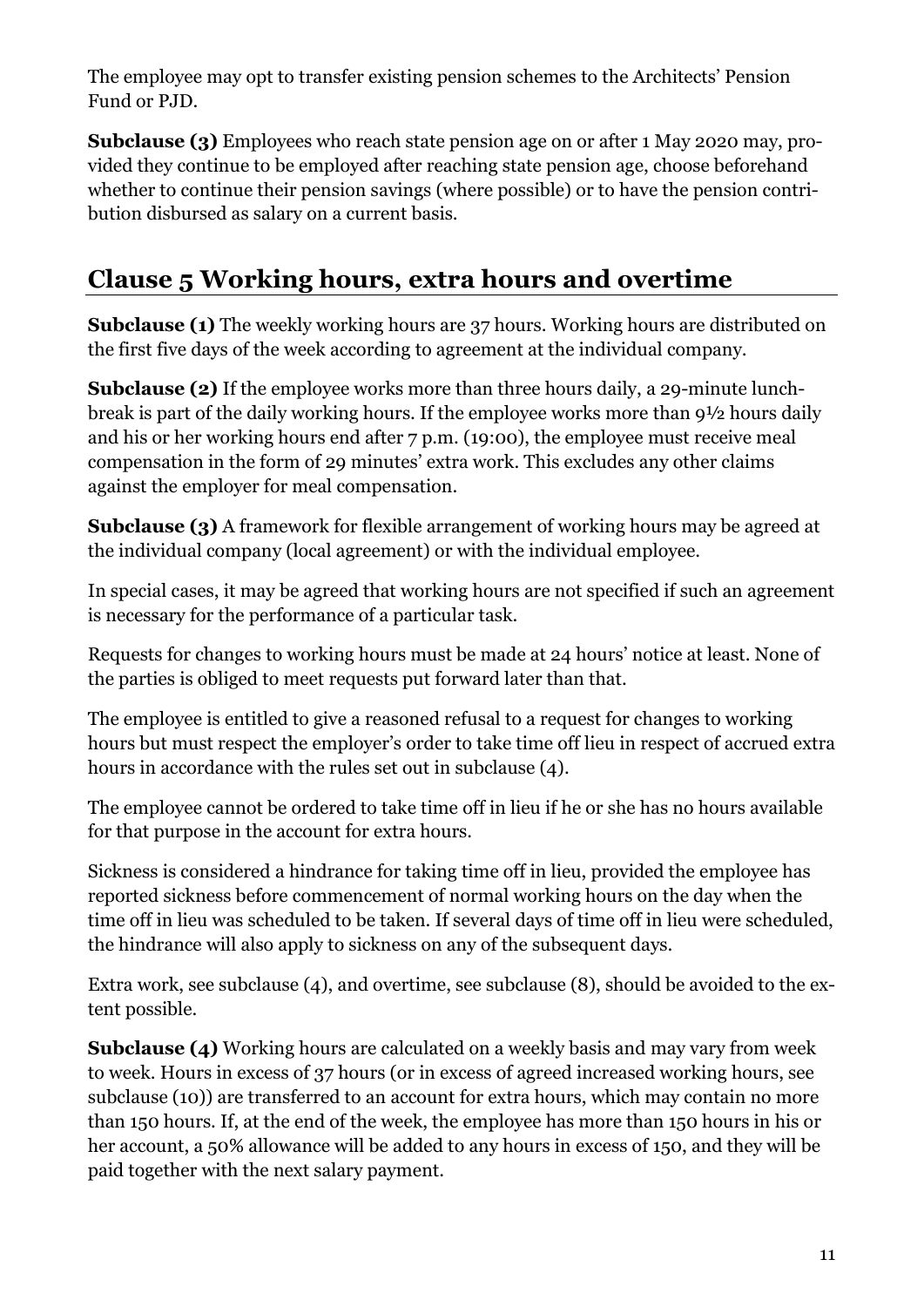For the first 75 hours in the account, the employee and the employer may agree to convert the hours either into payment or time off in lieu. The employee is, however, entitled to request time off in lieu at one month's notice. During a notice period, both parties may request time off in lieu at one month's notice. The hours must be paid or taken as time off in lieu on a 1:1 basis.

At 24 hours' notice, the employer may request that hours from the 76th hour up to and including the 150th hour in the account are to be taken as time off in lieu on a 1:1 basis or are to be paid with a 50% allowance added. However, the employee may request that hours are to be taken as time off in lieu at one month's notice with due regard to the day-to-day operations. The employer's notice takes precedence over that of the employee.

For part-time employees, hours in excess of the agreed part-time standard and up to the 37-hour fulltime standard may be transferred to the account for extra hours on a weekly basis. Alternatively, the hours may be calculated monthly and paid. Hours in excess of 37 hours per week are treated in the same manner as for fulltime employees.

**Subclause (5)** The account for extra hours is not intended to provide the individual employees with an opportunity to accumulate hours to be taken as time off in lieu at their own discretion. As a general rule, the hours must be taken as time off in lieu immediately after they were earned.

If an employer discovers that an employee is using the system contrary to the intention, the employer may reprimand the employee and demand that the practice be stopped. Abuse of the system further entitles the employer to choose to pay accrued hours on a 1:1 basis or demand that they be taken as time off in lieu on a 1:1 basis.

**Subclause (6)** On termination of employment, any hours in the account must, to the extent possible, be taken as time off in lieu before the effective date of termination, and any hours beyond standard working hours are subject to the consent of the employee. On termination of employment, any remaining hours must be paid.

**Subclause (7)** In the event of payment, the hourly rate is calculated at 1/160 of the employee's ordinary monthly salary at the time of payment.

**Subclause (8)** Any overtime on work-free weekdays, Sundays and public holidays which is ordered in writing triggers a 100% allowance to be paid in connection with the next salary payment, but see clause 6(1) on competitions and acquisition work. The employee is entitled to give a reasoned refusal to a request for overtime, see subclause (3).

**Subclause (9)** The company and the employee may enter into an agreement on 37 effective weekly working hours against a 6.75% increase of the total pay. The employee must take and pay for a 29-minute daily lunch break.

**Subclause (10)** The employer and the employee may enter into an individual agreement on weekly working hours beyond the standard 37 weekly working hours under this collective agreement, but no more than 42 hours (plus-hour agreement).

The plus-hour scheme must meet both the employees' and the companies' need for more flexible working hours during defined periods of time. For the employee, such scheme is individual, voluntary and non-permanent. Thus, it is not the intention that the scheme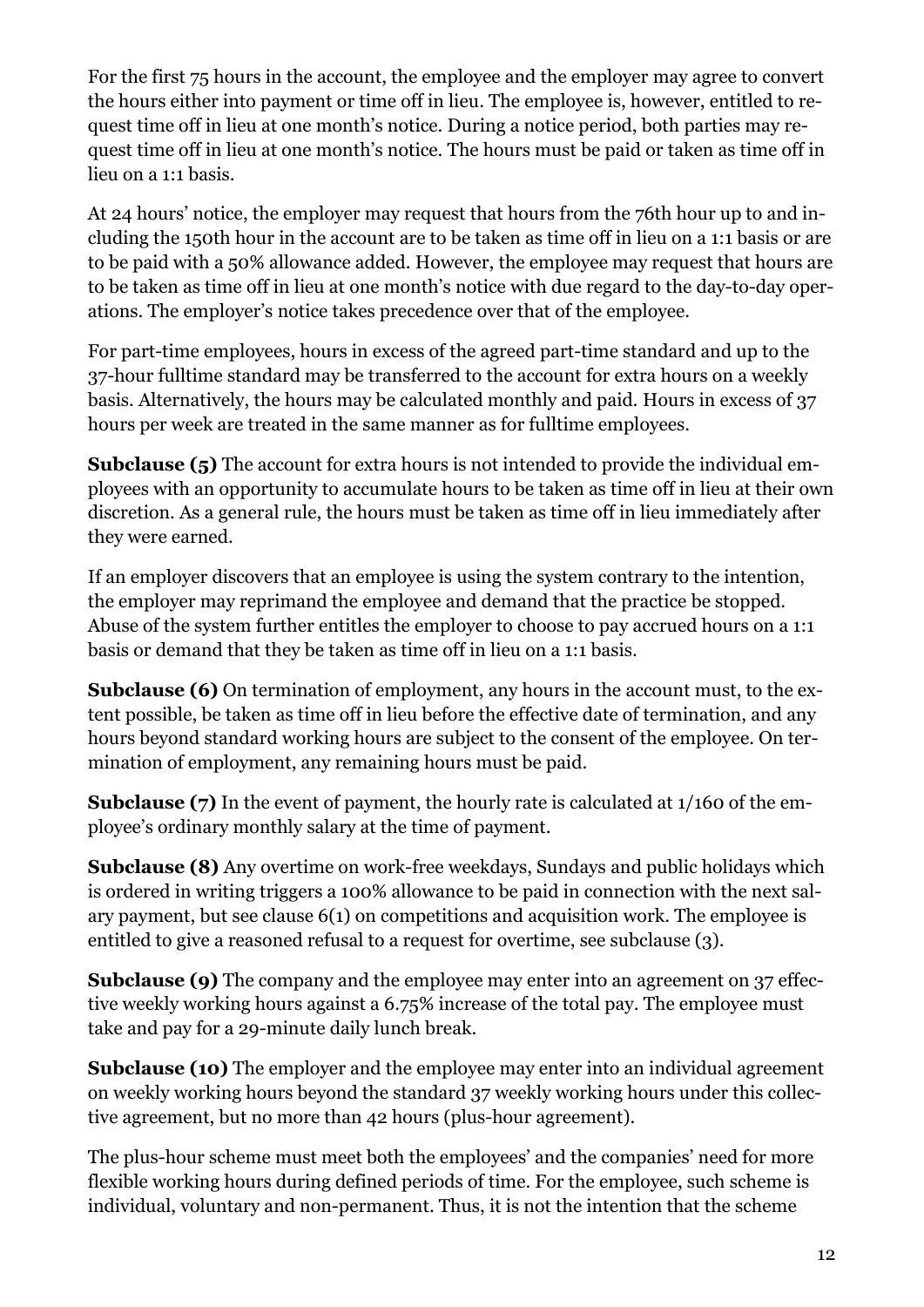should lead to the general introduction of a weekly standard which is different from 37 hours, whether in the collective agreement area or at the individual company.

A plus-hour agreement is a voluntary agreement for both parties and cannot be entered into before the expiry of the employee's probation period, if any. A plus-hour agreement cannot be made at the time when the employment relationship is entered into.

The individual agreement may be entered into for a fixed term of up to one year. If a new fixed term is not agreed, the individual plus-hour agreement automatically expires, and the employee returns to the level of employment applying before the plus-hour agreement was entered into.

Individual plus-hour agreements may be terminated by the employee or the employer at the notices stipulated in the Salaried Employees Act to expire on the last day of a month. After expiry of the notice, the employee returns to the level of employment applying before the plus-hour agreement was entered into. Termination of a plus-hour agreement is not considered a material change to the employment relationship.

At companies with elected trade union representatives, a local agreement may be entered into on a framework for plus-hour agreements derogating both from the one-year time restriction and from the notice set out in the Salaried Employees Act, to the effect that plushour agreements may be terminated individually at shorter notice.

The total salary, including any allowances, must be increased proportionally based on the agreed number of hours; however, to the effect that each plus hour is settled on a 1:1 basis. The increased salary must also be paid during absence for which the employee is generally entitled to pay.

An employee who is dismissed is entitled to return to his or her former level of employment three months before the effective date of termination if he or she so wishes.

#### <span id="page-13-0"></span>**Clause 5 a Fixed salary**

**Subclause (1)** In the negotiation of the individual salary, agreement may be reached on a fixed salary with due observance of the principles set out in clause 3. In this context, it may be agreed that the salary will also include payment for extra work, see clause 5(4), and overtime, see clause 5(8), to the effect that no hours are accrued and transferred to the account for extra hours and no overtime payment or travel time compensation is provided. The agreement must be proportional to the salary, job content and the extent of overtime as well as any travel activity. If travel activity was not taken into account when entering into an agreement on fixed salary, a separate agreement must be made for work-related travel, see clause 14. Normal weekly working hours remain 37 hours with flexible scheduling.

**Subclause (2)** For employees referring to pay band 1 at the time of agreement, the agreed fixed salary must not be less than DKK 38,900 at 1 March 2020, not less than DKK 39,300 at 1 March 2021, and not less than DKK 39,700 at 1 March 2022.

**Subclause (3)** For employees referring to pay band 2 at the time of agreement, the fixed salary must not be less than the employee's monthly salary at the time of agreement plus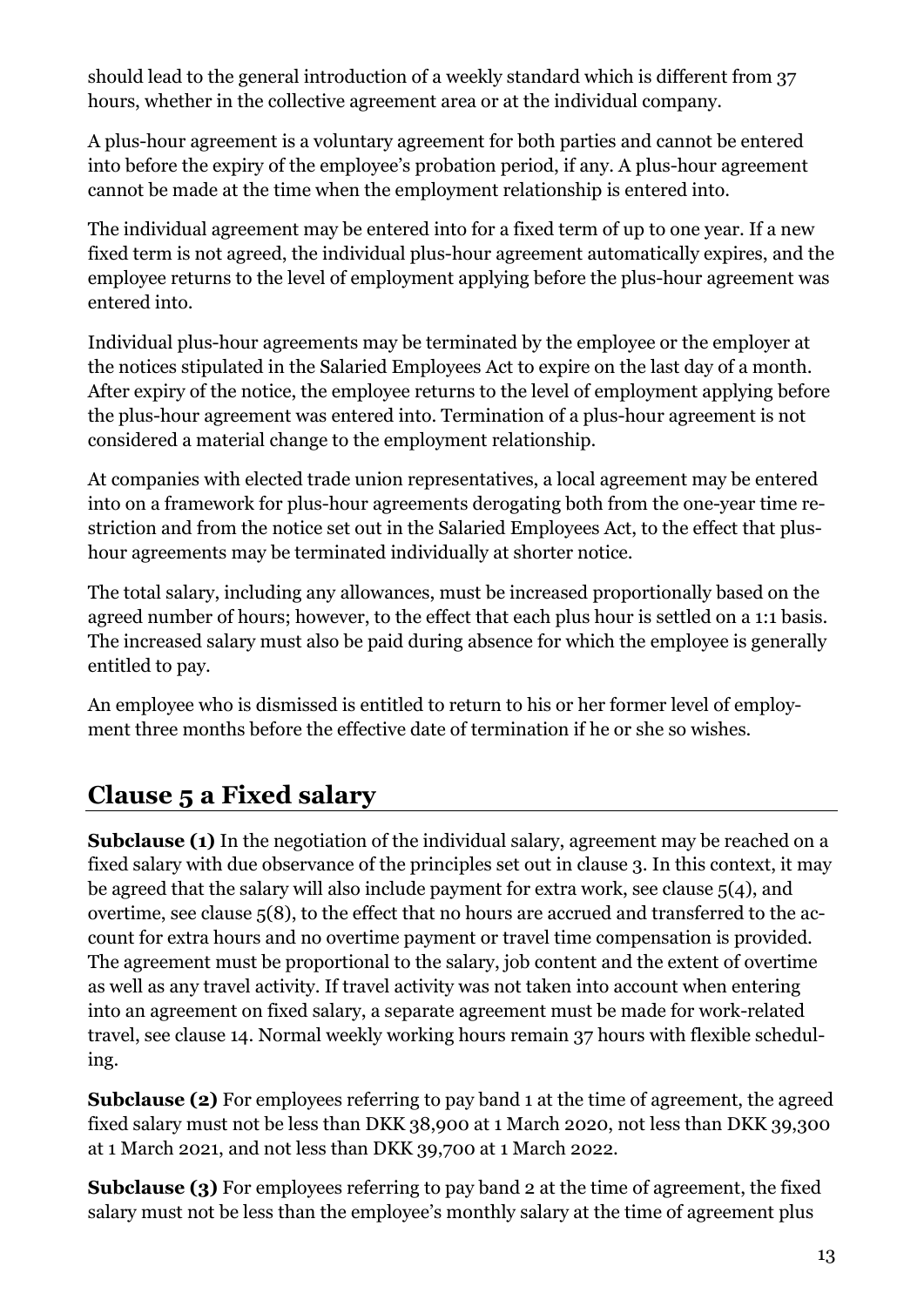10% or, in the case of new employees, not less than DKK 38,900 at 1 March 2020, not less than DKK 39,300 at 1 March 2021 and not less than DKK 39,700 at 1 March 2022.

**Subclause (4)** For employees referring to pay band 3 at the time of agreement, the agreed fixed salary must not be less than DKK 46,600 at 1 March 2020, not less than DKK 47,000 at 1 March 2021 and not less than DKK 47,400 at 1 March 2022.

**Subclause (5)** Both the employee and the employer may terminate an agreement on fixed salary at the notices stipulated in the Salaried Employees Act. Termination has the effect that the employee's monthly salary must be renegotiated and that the employee is again covered by the rules on working time and overtime set out in the collective agreement without any other consequences for the employment relationship.

**Subclause (6)** Existing agreements on standby allowance continue unchanged. The agreement on standby allowance may be freely terminated by the parties at the notices stipulated in the Salaried Employees Act. Termination has the effect that the employee is again covered by the rules on working hours and overtime set out in the collective agreement without any other consequences for the employment relationship.

#### <span id="page-14-0"></span>**Clause 6 Architectural design competitions and acquisition of new business**

**Subclause (1)** In connection with participation in architectural design competitions and tasks involving the acquisition of new business, the normal working hour rules apply, although it is possible to agree on a special competition allowance/function allowance instead of an allowance for weekend overtime ordered in writing, see clause 5(8). The agreement must be in writing and be entered into with the individual employee who is assigned to the project. The allowance is discontinued on completion of the project.

**Subclause (2)** Employees are entitled to enter architectural design competitions in their own name, but must ask the employer for permission if the employer intends to participate as well. Upon enquiry to the employer three weeks after a competition has been announced, the employees are entitled to be informed within 14 days of whether the employer intends to participate.

**Subclause (3)** If, under any form other than that mentioned in clause 6(2), employees should want to enter architectural design competitions, the employer's permission must also be obtained if the employer intends to enter the competition.

#### <span id="page-14-1"></span>**Clause 7 Termination of employment**

<span id="page-14-2"></span>**Subclause (1)** The provisions on notices stipulated in the Salaried Employees Act apply.

#### **Clause 8 Sickness, child's sickness and care days**

**Subclause (1)** The employee is entitled to pay including agreed and expected allowances during sickness under applicable legislation.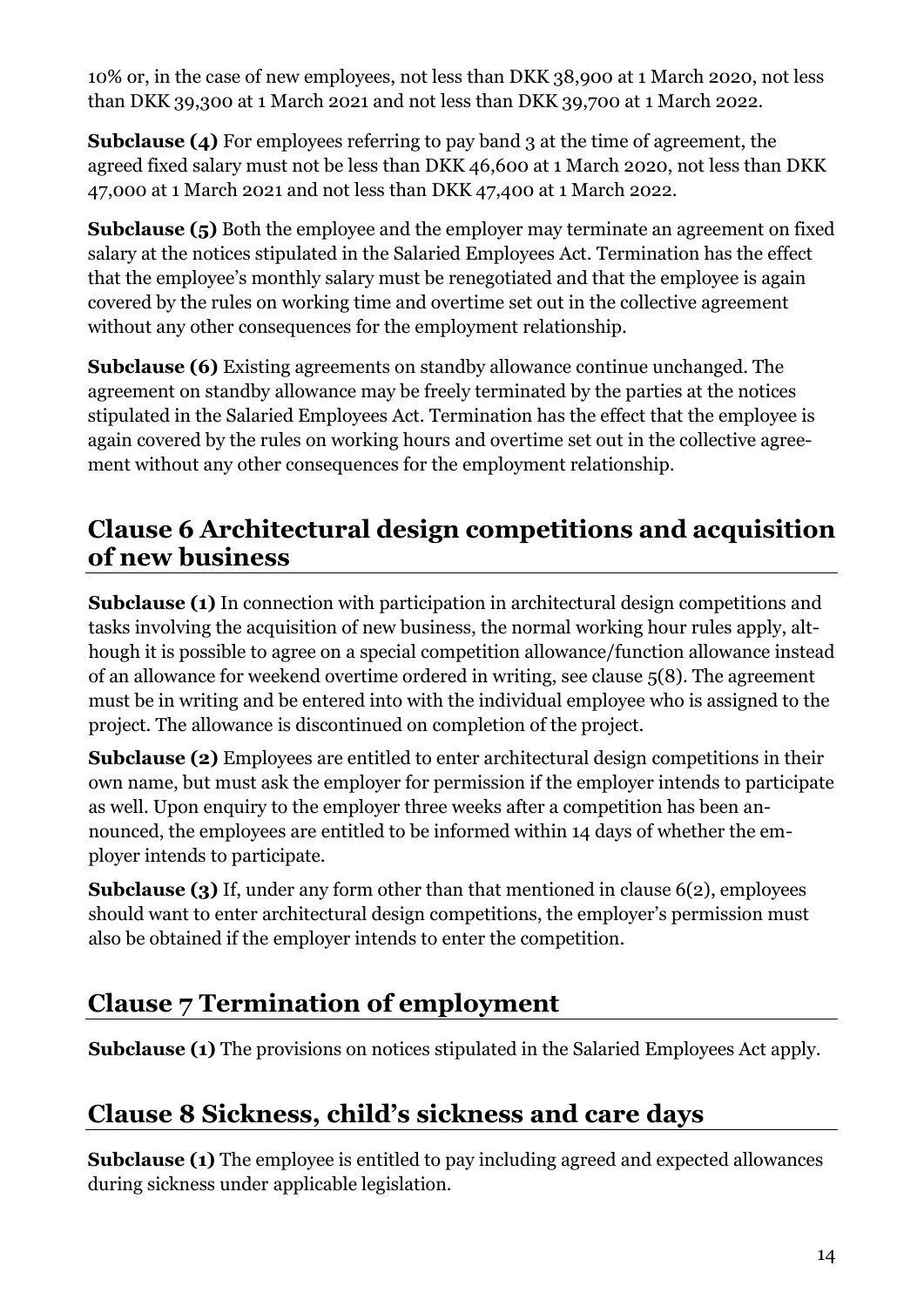**Subclause (2)** For the purpose of caring for a sick child under the age of 15 still living at home, the employee (M/F) is entitled to time off without salary reduction for the child's first day of sickness.

If the child becomes sick during the employee's working day and the employee must leave work as a result, he or she is furthermore entitled to time off with pay for the remaining working hours of that day.

The employer may require documentation, for example in the form of a solemn declaration.

With effect from **1 May 2020**, the following applies:

If the child is still sick after the first full day of sickness, the employee is entitled to one additional day off. The employee is not entitled to pay for such additional day off.

#### **Subclause (3)**

With effect from **1 May 2020**, the following applies:

On 1 May, employees, including employees participating in training or education programmes, with nine months' continuous employment or more will be granted 2.66 childcare days to be taken in the period from 1 May 2020 to 31 August 2021. The employee may take a maximum of 2.66 childcare days during such period, irrespective of how many children the employee has. The rule concerns children under 14 years of age.

Childcare days are to be placed according to agreement between the company and the employee with due regard for the interests of the company.

Childcare days are unpaid. If the employee has a positive balance in his or her account for extra hours, see clause 5, such hours must be used when taking childcare days.

With effect from **1 September 2021**, the following applies:

Employees, including employees participating in training or education programmes, with nine months' continuous employment or more are entitled to two childcare days per holiday period. The employee may take a maximum of two childcare days per holiday period, irrespective of how many children the employee has. The rule concerns children under 14 years of age.

Childcare days are to be placed according to agreement between the company and the employee with due regard for the interests of the company.

Childcare days are unpaid. If the employee has a positive balance in his or her account for extra hours, see clause 5, such hours must be used when taking childcare days.

#### **Subclause (4)**

With effect from **1 May 2020**, the following applies:

Employees, including employees participating in training or education programmes, with nine months' continuous employment or more and who are entitled to their child's first day of sickness are entitled to time off in connection with the child's doctor's appointments.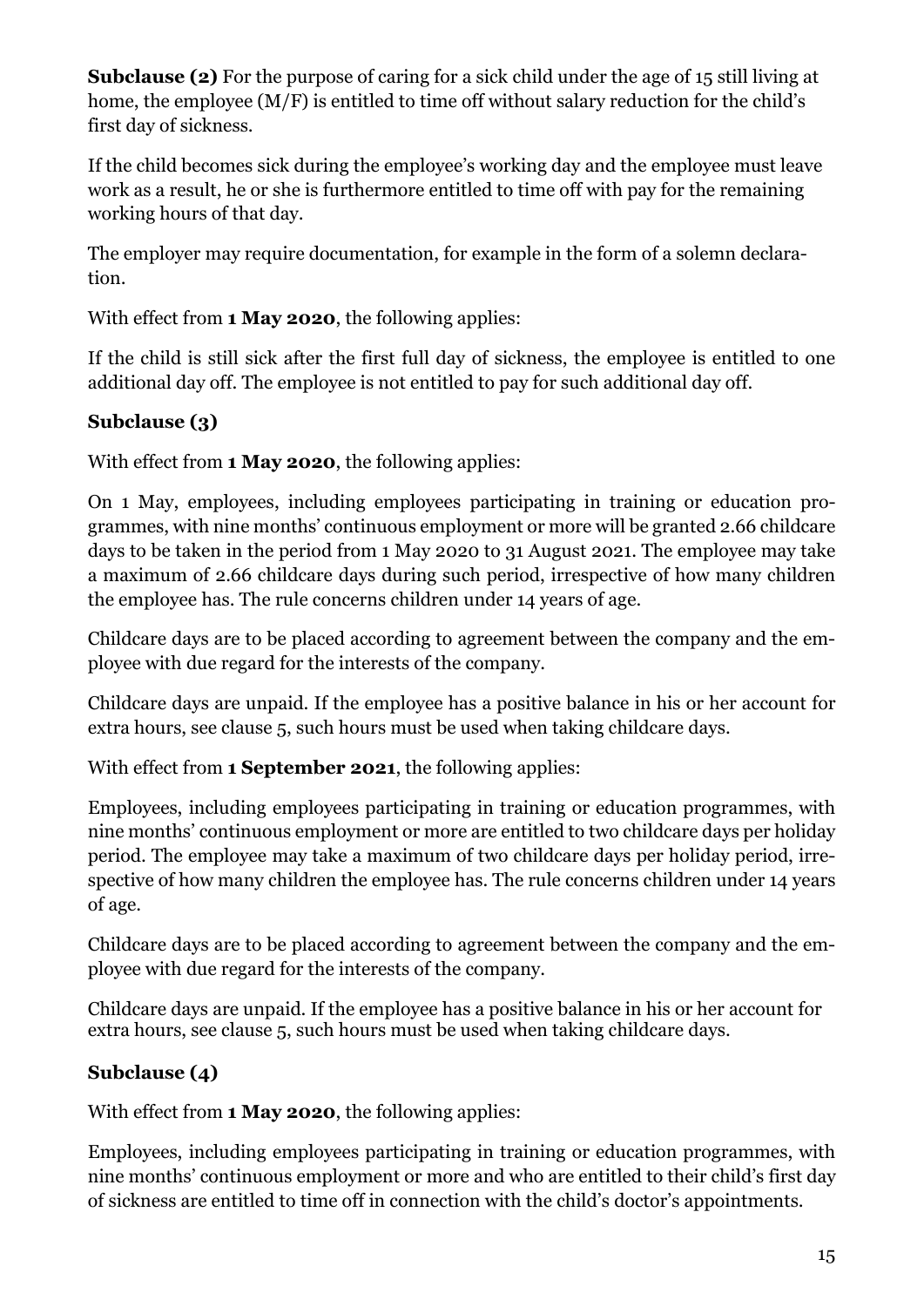Employees who want time off for doctor's appointments must notify the company of this as soon as possible.

Time off for doctor's appointments is unpaid.

**Subclause (5)** Employees who are parents of children under the age of 15 are entitled to time off with pay for up to five working days within 12 consecutive months in connection with the child's hospitalisation, including hospitalisation of the child at home if directed by the hospital. The employee must provide proof of hospitalisation on request.

#### <span id="page-16-0"></span>**Clause 9 Pregnancy, childbirth and adoption**

**Subclause (1)** An employee who is pregnant or intends to adopt a child must inform the employer of this not later than three months before the expected date of birth/adoption. From the time when the employee informed the employer about the pregnancy or adoption and until the expiry of the leave period, the employee may only be dismissed subject to prior contact with DIO II and FAOD or JA. Fathers who have informed the employer about, or are on paternity or parental leave (but not in the case of agreed postponed leave) may only be dismissed subject to prior contact with DIO II and FAOD or JA. It is for the employer to substantiate the reason for dismissal.

**Subclause (2)** During absence due to pregnancy and childbirth/adoption, the mother is entitled to her normal salary for up to 20 weeks in total.

The mother may take the 20 weeks of paid leave from up to four weeks before the baby is due. In connection with adoption, the paid leave may be placed before receiving the child in accordance with the provisions of the Maternity/Paternity Leave Act.

Subject to agreement, six of the weeks may be scheduled flexibly within 46 weeks of the birth or, in the case of adoption, of having received the child.

**Subclause (3)** In connection with childbirth or adoption, the father is entitled to a total of eight weeks of leave with his normal salary. With regard to parental leave commenced on or after **1 March 2020**, the father is entitled to three weeks' additional leave with his normal salary (a total of 11 weeks).

The father may take the eight/eleven weeks of paid leave within the first 46 weeks of the birth. In connection with adoption, the paid leave may be placed before receiving the child in accordance with the provisions of the Maternity/Paternity Leave Act.

Two of the weeks must always be taken as consecutive weeks within 14 weeks of the birth or, in the case of adoption, of having received the child. The employer must be notified of the placing of the two weeks not later than four weeks before the baby is due or, in the case of adoption, if possible, four weeks before the expected commencement of the period of absence.

The father is entitled to take the remaining six/nine paid weeks within 46 weeks of the birth or, in the case of adoption, of having received the child. The paid leave, however, must be taken as whole weeks unless otherwise agreed. If the father wants to take the six/nine weeks after the end of the 14-week period, he must notify his employer of this not later than eight weeks after the birth or, in the case of adoption, after having received the child. If the father wants to take all eight/eleven weeks within the 14 week-period after the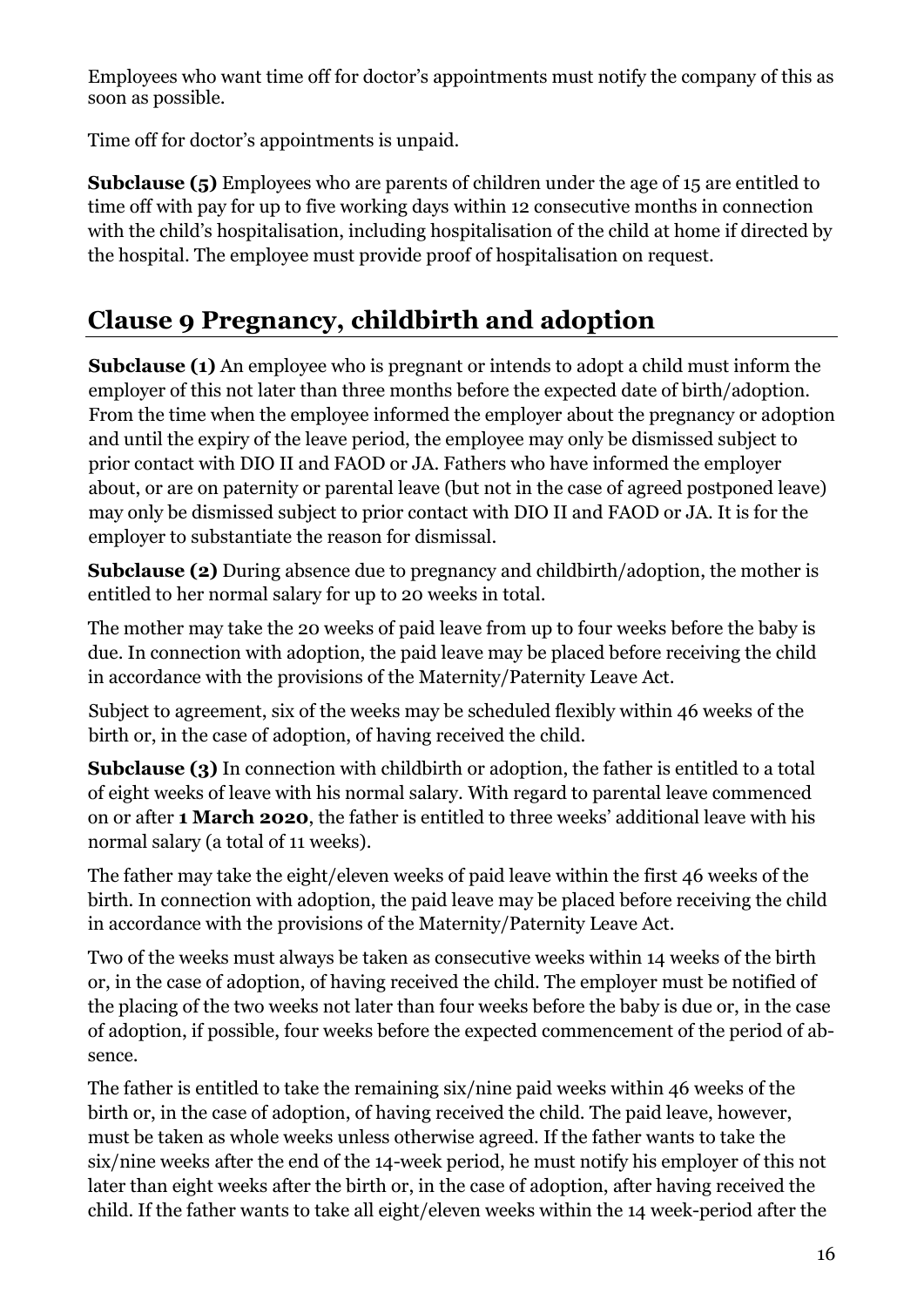birth or, in the case of adoption, after having received the child, he must notify the employer of this not later than four weeks before the baby is due or, in the case of adoption, if possible, four weeks before the expected commencement of the period of absence.

In connection with stepchild adoption of a registered partner's child where the adoption has legal effect from the birth, the adopter is entitled to the same leave as fathers.

**Subclause (4)** In general, the employee is entitled to time off without pay in accordance with applicable legislation.

**Subclause (5)** Documentation of the expected date of birth or adoption must be provided on request.

**Subclause (6)** If the mother becomes unfit for work due to illness before the maternity leave is commenced, the following applies:

- If the illness is related to the pregnancy, the maternity leave, see subclause (2), will be deemed to have commenced at the date when the employee reported sickness, however not earlier than four weeks before the expected date of birth, see section 7 of the Salaried Employees Act and section 6 of the Maternity/Paternity Leave Act.

If the illness is unrelated to the pregnancy, the maternity leave is not deemed to have commenced if the employee reports fit for duty unless this is done after the originally announced date of commencement of the leave.

**Subclause (7)** An employee who resumes work before the end of the 14-week period in connection with the child's hospitalisation is entitled to time off in connection with the child's discharge from hospital for the part of the period remaining when work was resumed, provided the child is discharged within six months of the birth.

**Subclause (8)** The provisions of this clause apply to both full-time and part-time employment.

**Subclause (9)** Entitlement to pay in accordance with this clause is conditioned upon the employer's right to obtain reimbursement of maternity-, paternal- and parentel allowance. If the employee is only entitled to reduced allowance, the employer's duty to pay salary is reduced correspondingly.

#### <span id="page-17-0"></span>**Clause 10 Holidays and floating holidays**

**Subclause (1)** Employees covered by this collective agreement are covered by the Holiday Act.

**Subclause (2)** Under section 3(3) of the Holiday Act, holidays may be taken as hours. In that context, it must be ensured that the holiday is not taken as fewer hours than the number of working hours planned for the relevant day and that the total holiday taken is not less than five weeks, or 25 full days, in which work-free days that are not compensation days off and working days are included on a proportionate basis. To the extent possible, holidays must be taken as full weeks.

Holiday must reflect the working week and may not exclusively be taken on short or long working days.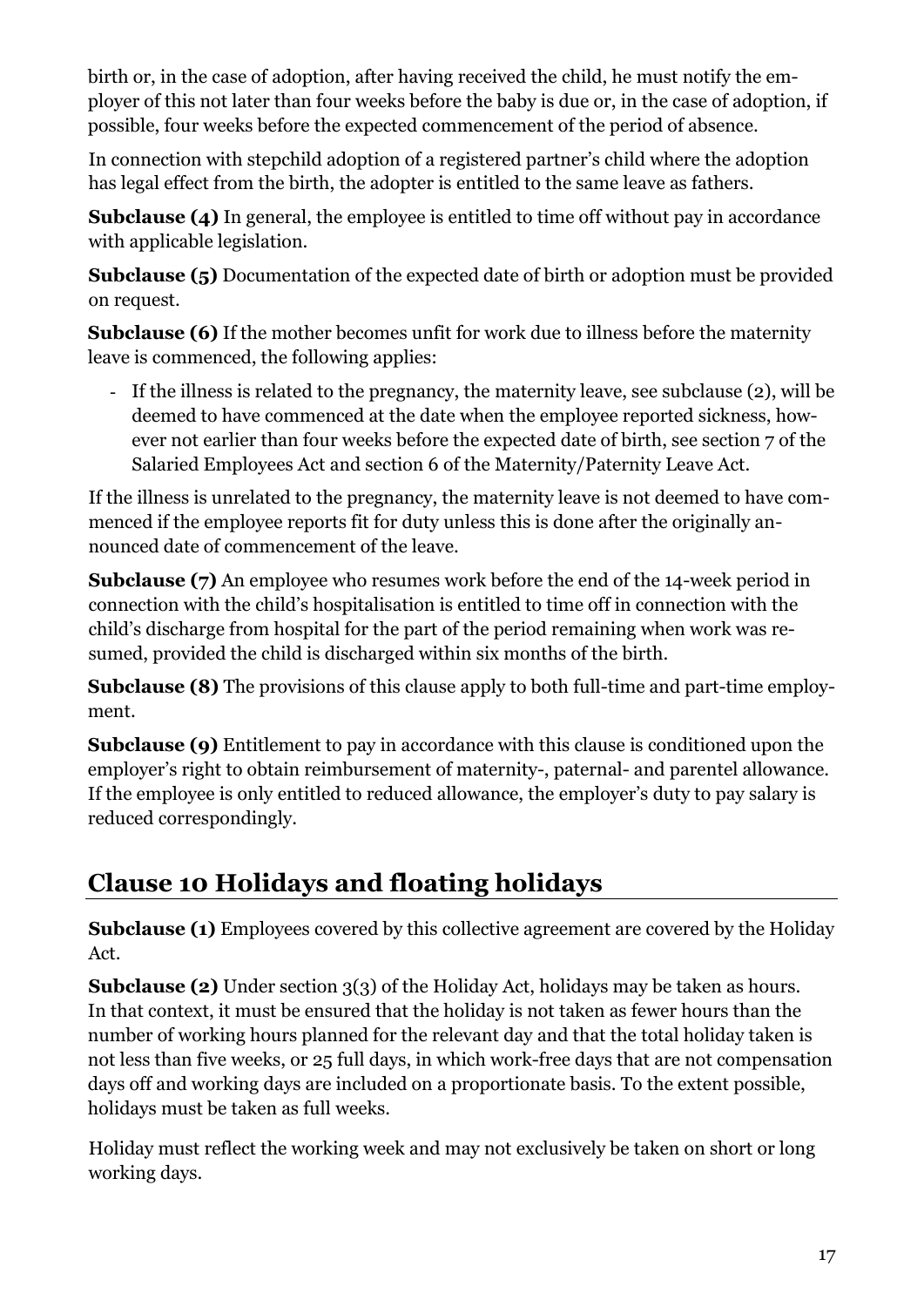**Subclause (3)** Employees entitled to paid holiday receive a special 1.5% holiday supplement instead of the 1% holiday supplement under clause 23(2) of the Holiday Act. The supplement is calculated as set out in clause 26 of the Holiday Act.

**Subclause (4)** In addition to holidays accrued under section 7 of the Holiday Act, a right to special floating holidays is accrued with the individual companies.

**Subclause (5)** All employees earn 1.5 floating holidays for every three full months of continuous employment with the company, or a total of six floating holidays annually. Floating holidays accrue during the entire period in which the employee is on leave under the Maternity/Paternity Leave Act.

**Subclause (6)** Floating holidays may be taken from the time they have been earned and be placed subject to agreement between the employer and the individual employee. The employee's requests should be met unless considerations for the operation of the company prevent this. Subject to giving notice thereof before 1 February in a calendar year, the employee is entitled to take one of the floating holidays either on 1 May or 5 June (Constitution Day).

**Subclause (7)** The employee receives his or her normal salary for floating holidays.

**Subclause (8)** Any untaken floating holidays at the end of the calendar year are converted into payment of an amount corresponding to the salary the employee would have received if he or she had taken the floating holidays. Subject to agreement, floating holidays may be transferred to the next year.

**Subclause (9)** On termination of employment, any floating holidays accrued but not taken will be paid in an amount corresponding proportionally to the accrued entitlement.

#### <span id="page-18-0"></span>**Clause 10 a Holiday entitlement for new graduates (lapses on 1 September 2020)**

**Subclause (1)** Employees who obtain their first employment after completion of their studies and, at the time of employment, have no accrued holiday entitlement as graduates to be taken during the holiday year are entitled to holiday with full pay according to the following guidelines:

- (a) New graduates commencing employment in the period from 1 January to 30 April are entitled to a total of one week's paid holiday to be taken in the current holiday year and two weeks' paid holiday to be taken in the next holiday year.
- (b) New graduates commencing employment in the period from 1 May to 31 August are entitled to two weeks' paid holiday to be taken in the current holiday year.
- (c) New graduates commencing employment in the period from 1 September to 31 December are entitled to one week's paid holiday to be taken in the current holiday year.

**Subclause (2)** A prerequisite for being entitled to paid holiday according to subclause (1) is that the term of employment is more than three months. Fixed-term employment of three months or less is not considered to be "first employment", see subclause (1).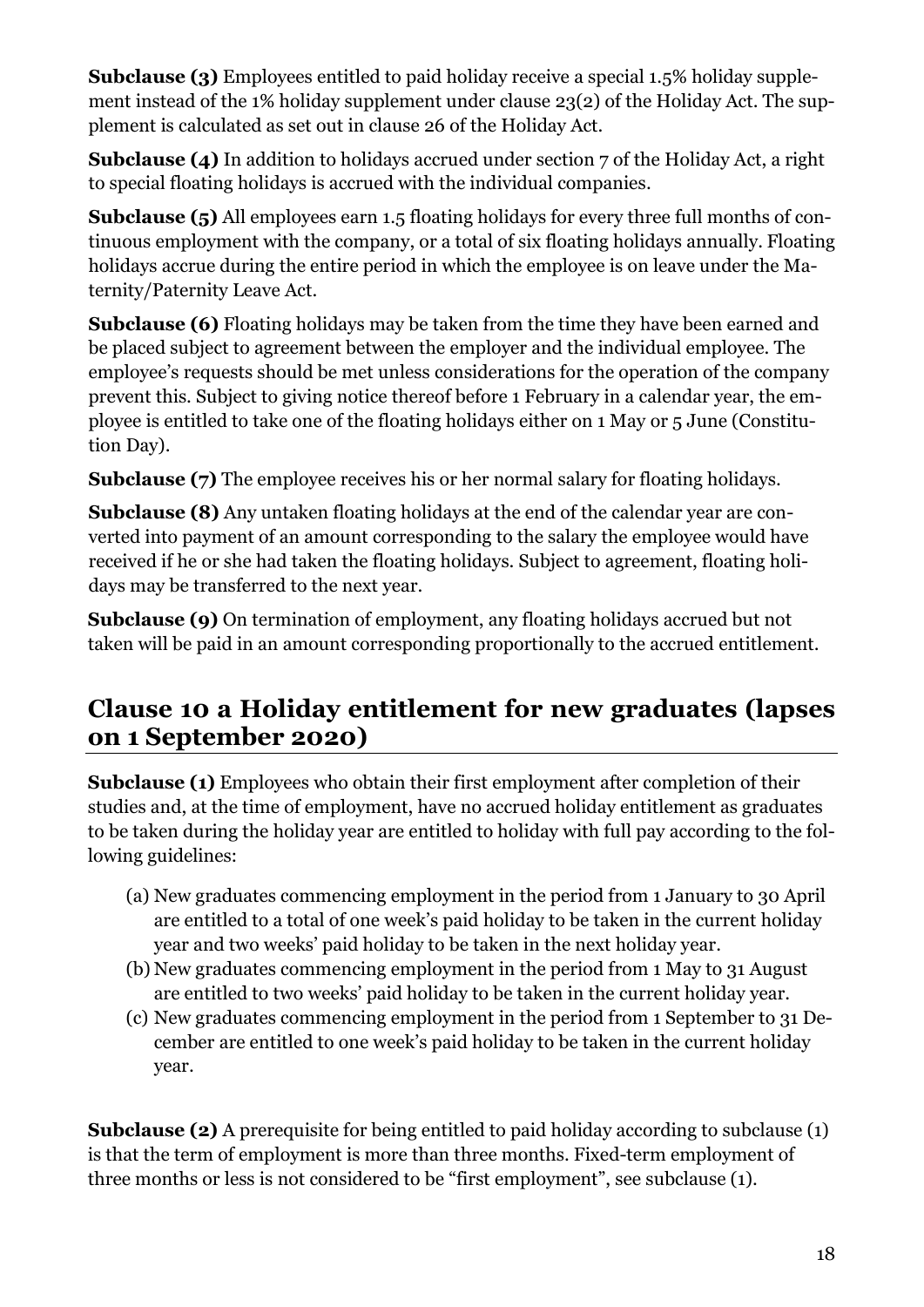**Subclause (3)** For other temporary employment of more than three months' duration within the area of the collective agreement, any unused holiday entitlement will be retained in the event of new employment relationship within the area of the collective agreement. The date of commencement of the new employment determines how many weeks of paid holiday the employee is entitled to, see subclause (1).

It is a prerequisite that the employee has not already used the holiday entitlement under subclause (1) in his or her previous employment. If that is the case, the holiday entitlement will lapse by the extent to which the entitlement has been used. The employer may request the employee to sign a solemn declaration in that regard as a prerequisite for granting paid holiday in accordance with subclause (1).

**Subclause (4)** To the extent holiday benefits have been earned during unemployment, the employee is entitled to a supplement up to full pay during the periods specified above against documentation from the unemployment insurance fund.

**Subclause (5)** The placing of the holidays, see subclause (1), must be agreed between the employee and the employer and with due regard for the day-to-day operations. However, the employer has the right to request the holiday to are to be taken at one month's notice.

**Subclause (6)** Any transfer of entitlement to paid holiday not used during the current holiday year to the next holiday year is subject to agreement.

**Subclause (7)** Unused holidays under clause 10a are not paid on termination of employment.

**Subclause (8)** The parties to the collective agreement are obliged to promptly renegotiate this provision when the new Holiday Act has been adopted. If agreement cannot be reached, the provision will lapse on or before the date of entry into force of the new Holiday Act.

#### <span id="page-19-0"></span>**Clause 11 Time off**

**Subclause (1)** Christmas Eve (24 December) and New Year's Eve (31 December) are days off with pay.

**Subclause (2)** The company and the employee may make an agreement on leave without pay.

#### <span id="page-19-1"></span>**Clause 11 a Senior employee scheme**

**Subclause (1)** The employee may enter into a senior employee scheme as from five years before the state pension age applicable to the employee from time to time.

If the employee wishes to take senior leave days, he or she can do so by conversion of the current pension contributions if and to the extent the pension scheme so allows.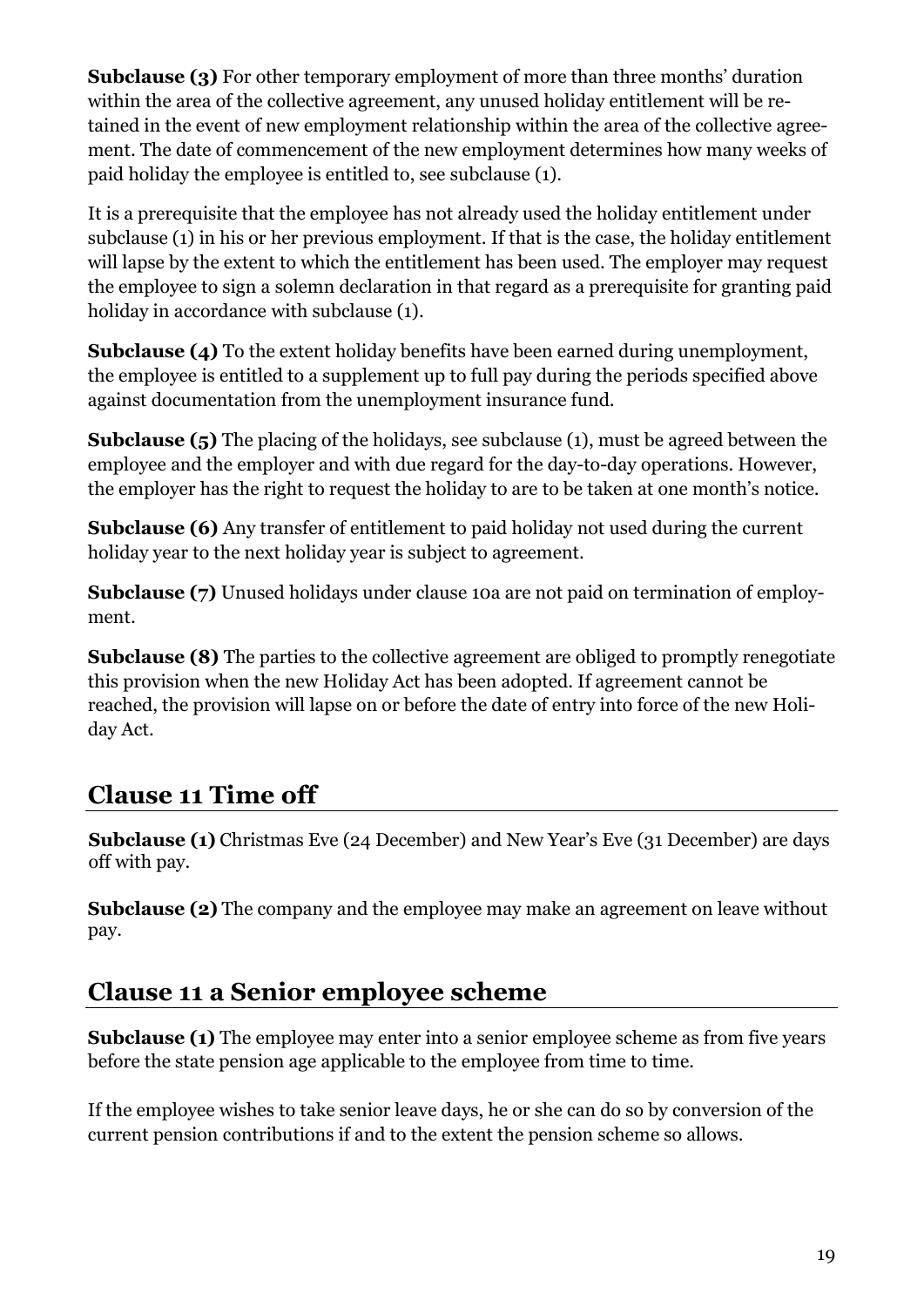Alternatively, instead of senior leave days, the employee and the company may agree on reduction of working hours, for example in the form of extended continuous work-free periods, a fixed reduction of weekly working hours or other form of reduction.

Current pension contributions mean the employer's contribution as well as the employee's own contribution. As a maximum, the conversion may include such proportion of the pension contribution as will ensure that the insurance scheme and the administration costs are still covered.

The conversion does not change the existing assessment basis of the collective agreement and is thus cost-neutral to the company.

The provision enters into force on 1 March 2017; however, the employee may take senior leave days in the holiday year 2017-2018 at the earliest.

#### <span id="page-20-0"></span>**Clause 12 Employee development and continuing education**

Employees are entitled to an annual performance review. In this context, an individual competence development plan must be agreed in writing. The performance review may be conducted concurrently with the annual salary negotiation and must be conducted between the employee and his or her immediate superior or the responsible partner.

#### <span id="page-20-1"></span>**Clause 12a Continuing education**

**Subclause (1)** The employer must allocate an annual amount for continuing education per full-time employee covered by the collective agreement. The amount is to be reduced proportionally for part-time employees.

Funds for continuing education must be allocated during the full period in which the employee is on leave under the Maternity/Paternity Leave Act.

As at 1 March 2017, the total amount to be allocated for continuing education is DKK 22,000 per full-time employee.

The amount is allocated with one twelfth at the end of each month and is administered by the employer.

The amount must cover expenses incurred in respect of continuing education for study trips, courses, transport, etc. (excluding VAT), the employees' salary, hourly pay (monthly salary divided by 160) as well as pension contributions in accordance with this collective agreement.

In connection with continuing education, the employee is entitled to use accrued hours in his or her account for extra hours, see clause 5(4), but cannot be ordered to do so.

The content of continuing education activities must be relevant to the company's current and potential fields of work and/or be considered an upgrade of the employee's professional qualifications for which the tax authorities grant the company tax deduction and the employee tax exemption.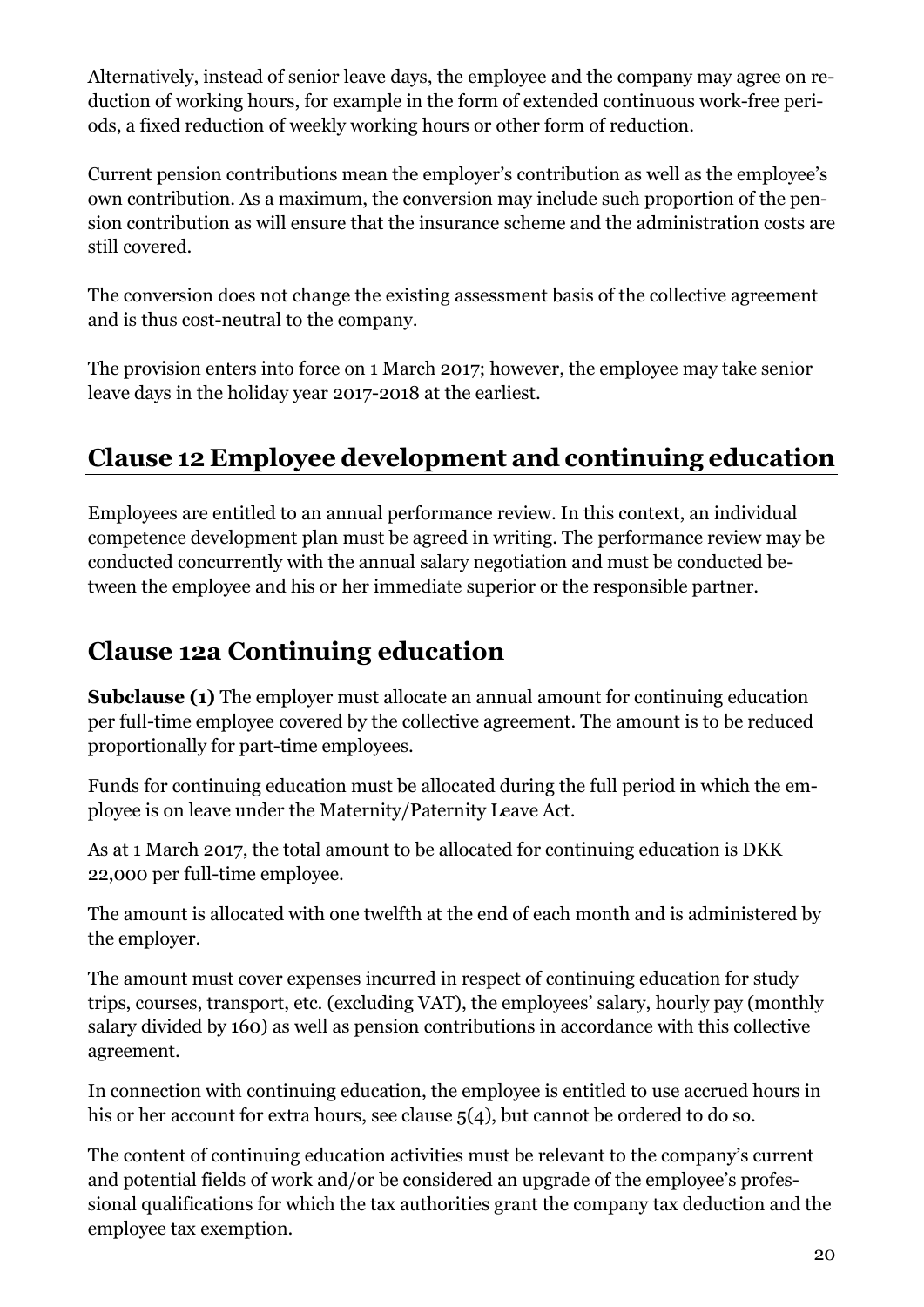Expenses for compulsory training of health and safety representatives must be paid by the company separately from the continuing education funds.

The parties agree that, effective **as from 1 June 2020**, the health and safety representative may be given the necessary time off to participate in relevant health and safety training offered by the unions, subject to agreement with the employer.

The right to participate in the unions' health and safety training will not affect any rights or obligations associated with statutory health and safety training.

The parties agree that participation in the unions' voluntary health and safety training will not result in payment under section 10(1) of the Working Environment Act.

**Subclause (2)** The employer must allocate DKK 4,750 of the total continuing education amount to an account which may be divided unevenly between the employees. Unused funds are carried forward to the next year. Only employees covered by the collective agreements for architects may contribute to the account and use funds from the account.

Accounts will be set up for each of the individual educational groups in the company. Joint accounts may be set up if appropriate and if the local educational groups at the individual company agree. The funds in this joint account may be used for purposes such as full or partial coverage of joint activities or co-financing in connection with continuing education activities where an individual employee does not have sufficient individual funds.

DKK 17,250 of the total amount for continuing education is for individual use, see subclause (1). If individual continuing education funds are not used in the year in which they were earned or in the next two calendar years, they will be transferred to an account unless the employee and the employer enter into an individual agreement for specific, longer-lasting continuing education activities. The deadline for using individual continuing education funds is extended by the period in which the employee is absent in connection with leave in accordance with the Maternity/Paternity Leave Act.

If the employer postpones an approved continuing education activity under this agreement, a written agreement must be entered into regarding rescheduling of the activity. If this implies that the deadline is not met, the individual right will not be forfeited.

**Subclause (3)** Both the employee and the employer are obliged to contribute to the employee's regular continuing education and use of the funds allocated for that purpose for each employee. The guidelines for continuing education and the employee's and the company's needs for continuing education are to be discussed between the employer and the employees.

In companies in which a trade union representative is appointed in accordance with the applicable trade union representative agreement, such trade union representative participates as the employees' representative in the discussions.

**Subclause (4)** The employer and the individual employee may agree in writing to use continuing education funds in advance. On termination of employment, however, an employee cannot be required to pay any negative balance, but such balance may be covered by funds in the account.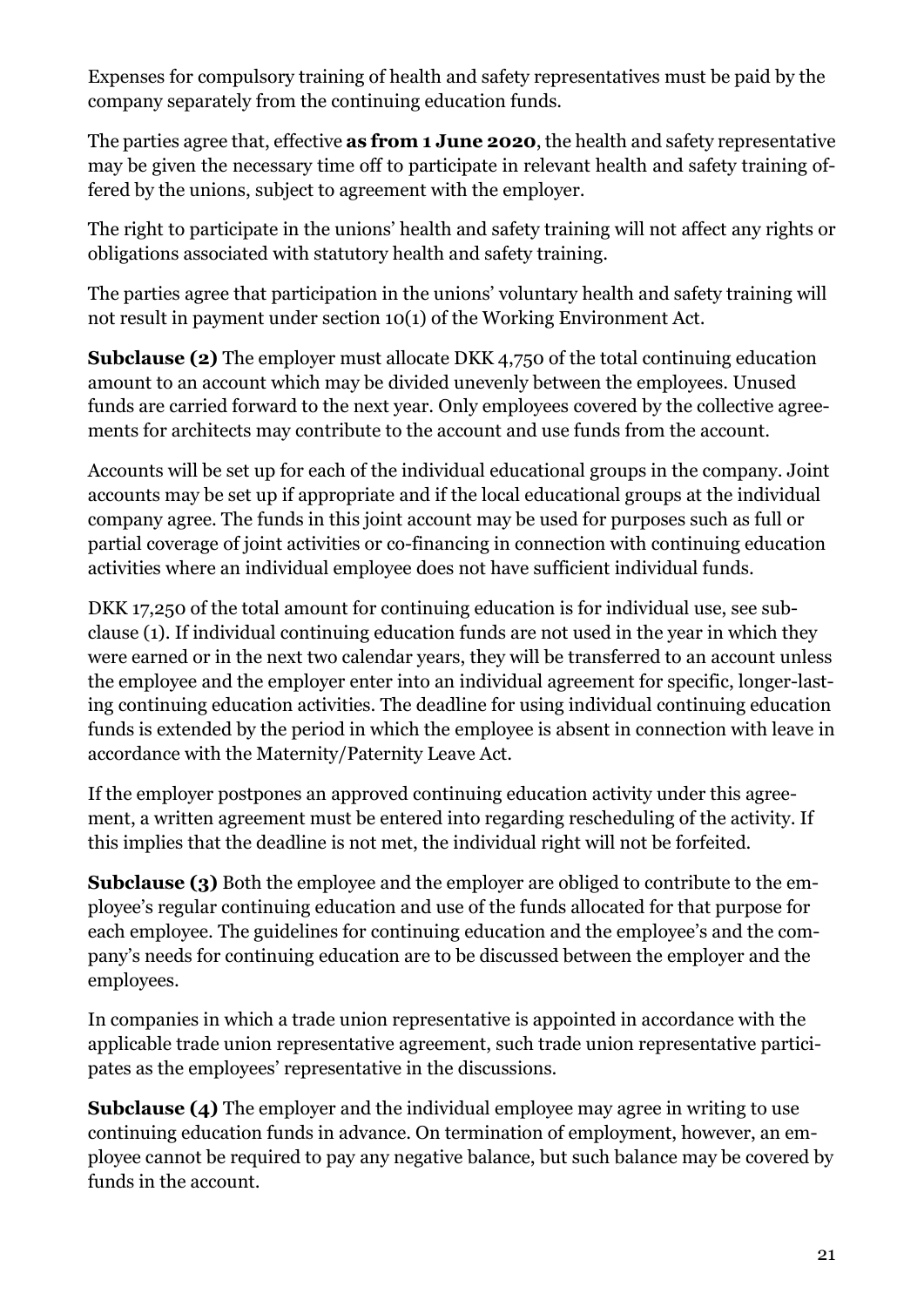**Subclause (5)** The employer must keep accounts of both accounts and individual education funds. Once a year, in January, the company must make the updated continuing education accounts for the preceding calendar year available to the company's employees. Employees are entitled to be informed of the amount of their individual funds on a regular basis.

If notice of termination is given, the employer must prepare a statement of any of outstanding, individual funds within 14 days. On expiry of temporary employment, the employer must provide the relevant employee with a statement of any outstanding, individual funds not later than 14 days of the effective date of termination.

**Subclause (6)** On termination of employment, any unused individual continuing education funds must be used for a completed continuing education purpose within 12 months of the effective date of termination. Expenses for continuing education in this context must be settled within 13 months of the effective date of termination. Any remaining amount will be transferred to the account.

A condition for use of the funds is that the continuing education takes place during employment with private firms of consulting architects which are members of DIO II or during a subsequent period of unemployment.

If a former employee participates in continuing education and loses his/her entitlement to unemployment benefits, compensation in an amount corresponding to the lost benefits may be paid. No pension or holiday entitlement will be calculated on the basis of such compensation.

If an employee leaves a member company, the continuing education funds cannot be transferred to a company which is not a private firm of consulting architects and a member of DIO II.

Saved funds which are lost in the form of entitlement to continuing education on employment with companies which are not private firms of consulting architects and members of DIO II are paid as salary in an amount corresponding to up to two years of saved individual funds. No holiday or pension entitlement will be calculated on the basis of such salary payment. Any remaining amount will be transferred to the account.

The same applies if the employee sets up his or her own business as a principal occupation.

In the event of a dispute regarding continuing education funds, the deadline for using the funds is extended until the matter has been resolved.

**Subclause (7)** If, during the term of this collective agreement, a statutory duty is imposed on the employer to contribute to continuing education activities or the like for employees covered by the collective agreement, the employer is entitled to offset the expenses therefor in the amount allocated to the account.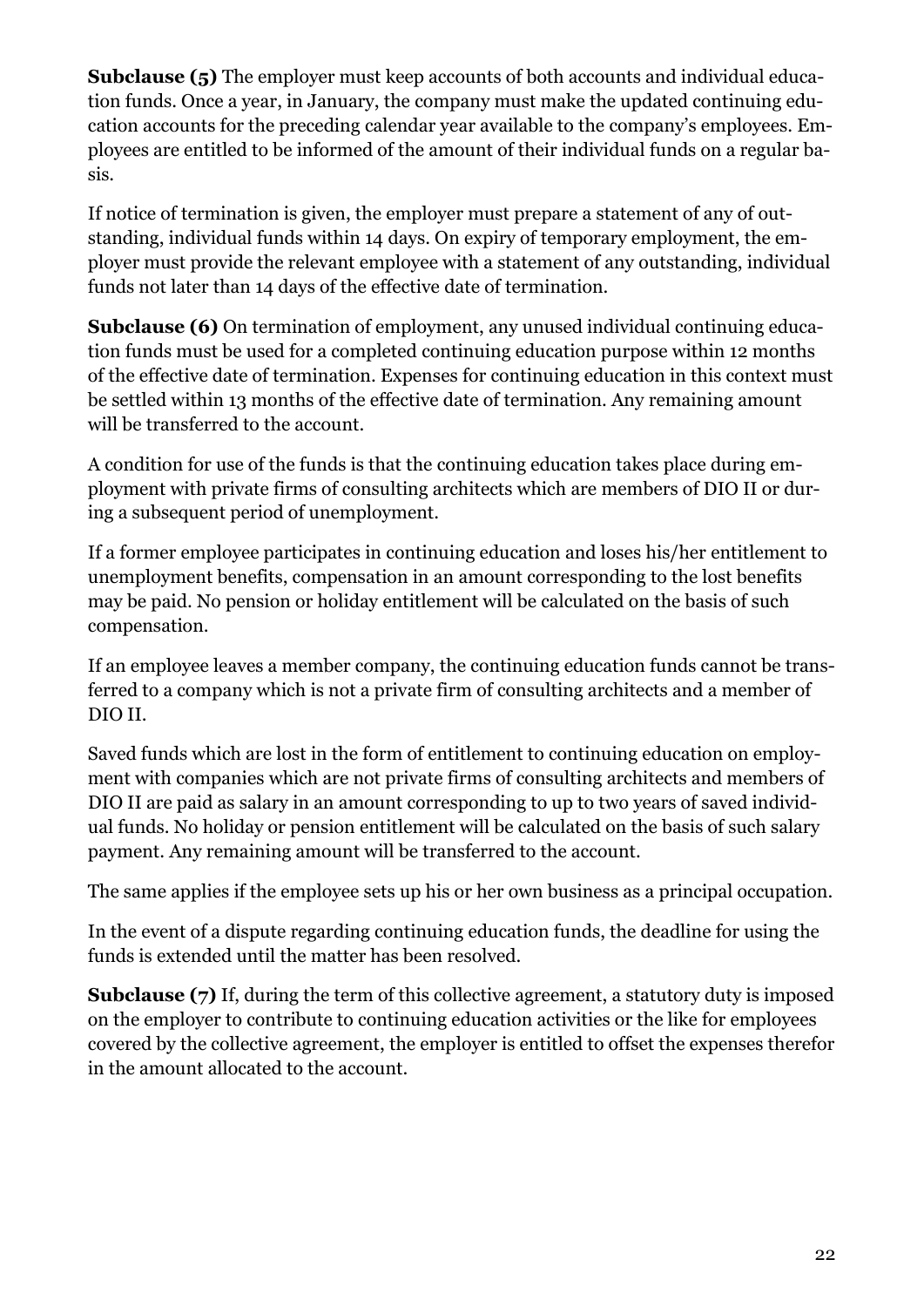#### <span id="page-23-0"></span>**Clause 13 Reimbursement of moving and travel expenses**

**Subclause (1)** If an employee is relocated to another place of work and needs to move his or her household and household effects accordingly, the employee must be granted an allowance. In the event of domestic relocation, the allowance must be granted in accordance with the current rules and rates applying to architects in government service.

In the event of international relocation, the allowance must be granted subject to agreement between the employer and the employee.

#### <span id="page-23-1"></span>**Clause 14 Mileage allowance and travel time compensation**

**Subclause (1)** Job-related mileage for which it is agreed that the employee uses his or her own car is compensated with a tax-free mileage allowance at the rates applicable from time to time as determined by the National Tax Board.

**Subclause (2)** In the case of domestic travel, a travel time allowance may be agreed instead of travel time compensation. If a travel time allowance is agreed, the employer must still pay other travel costs such as transport, meals, accommodation, etc.

**Subclause (3)** In relation to travels abroad, a travel allowance may be agreed instead of travel time compensation and work outside normal working hours during the whole trip. If a travel time allowance is agreed, the employer must still pay other travel costs such as transport, meals, accommodation, etc.

**Subclause (4)** Agreements made in accordance with subclauses (2) and (3) may be entered into between the company and the trade union representative on behalf of the employees, or between the employer and the individual employee.

The agreement may be entered into for each trip or as a general agreement. If a general agreement is entered into, it may be terminated by either party at three months' notice.

**Subclause (5)** If no separate agreement is made in accordance with subclauses (2) or (3), travel time outside normal working hours is compensated at the normal hourly rate for up to seven hours per day.

#### <span id="page-23-2"></span>**Clause 15 Unionisation**

**Subclause (1)** Employees are guaranteed the right to safeguard their terms of pay and employment and freely conduct negotiations through trade union representatives. The right of the employees to form clubs and elect a trade union representative is acknowledged. It is recommended that FAOD and JA be granted access to arranging union meetings without pay commencing after the end of working hours.

#### <span id="page-23-3"></span>**Clause 16 Disputes**

**Subclause (1)** FAOD and DIO II must seek to resolve any disputes between them regarding the interpretation of this collective agreement, or any breach hereof, in accordance with the rules of the General Agreement between FAOD and DIO II.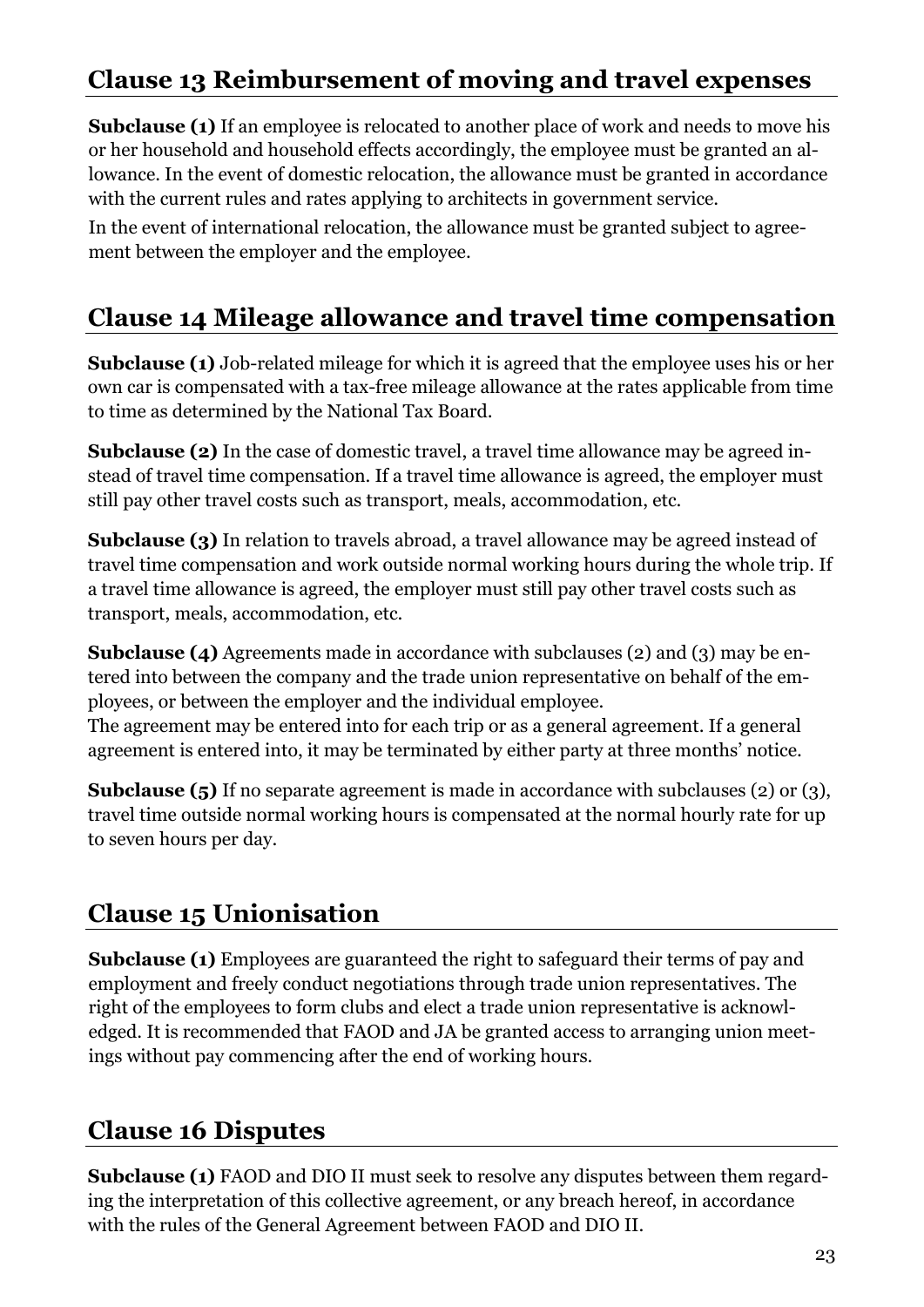JA and DIO II must seek to resolve any disputes between them in accordance with the provisions of the accession agreement to the General Agreement between DIO II and FAOD.

#### <span id="page-24-0"></span>**Clause 17 Derogations from the collective agreement**

**Subclause (1)** None of the employees' existing salary or employment conditions, agreements, practices, etc. may be impaired by this collective agreement.

**Subclause (2)** The parties agree that, in special situations, it would be appropriate to make an exemption from the collective agreement at the individual companies. Exemption may be granted with due consideration to special ownership of the company and is subject to agreement between FAOD, JA and DIO II.

#### <span id="page-24-1"></span>**Clause 18 Accession agreements/special collective agreements with private firms of consulting architects which are not members of DIO II**

**Subclause (1)** When FAOD or JA enters into accession agreements/special collective agreements with private firms of consulting architects satisfying DIO II's current criteria for ordinary membership, such agreements may not include terms which are more lenient on the employer than those agreed at any time in this collective agreement in the following areas:

- (a) pay and pension;
- (b) weekly working hours;
- (c) overtime payment for hours beyond the fixed weekly working hours;
- (d) overall time off for floating holidays and other time off;
- (e) annual continuing architectural education per employee.

**Subclause (2)** FAOD and JA undertake to notify DIO II by submitting a copy of any special collective agreement or accession agreement not later than 14 days after it was signed. If DIO II finds that the special collective agreement or accession agreement is more lenient on the employer as regards the terms listed in items (a)-(e) above, or as regards the overall hourly payroll, DIO II may submit a written objection to FAOD or JA, as the case may be, within one month of receiving notification.

A special collective agreement or accession agreement entered into by FAOD or JA cannot take effect before expiry of the objection period.

If DIO II objects, the parties must organise a mediation meeting within 14 days. If agreement cannot be reached, FAOD or JA, as the case may be, may refer the case for industrial arbitration to determine whether DIO II's objection is justified; or FAOD or JA, respectively, may seek to renegotiate the special collective agreement whereupon a new notification and objection period begins.

If an objection is filed, the special collective agreement or accession agreement cannot take effect before the arbitration tribunal has ruled that the objection was unjustified, or a new objection period for the renegotiated special collective agreement or accession agreement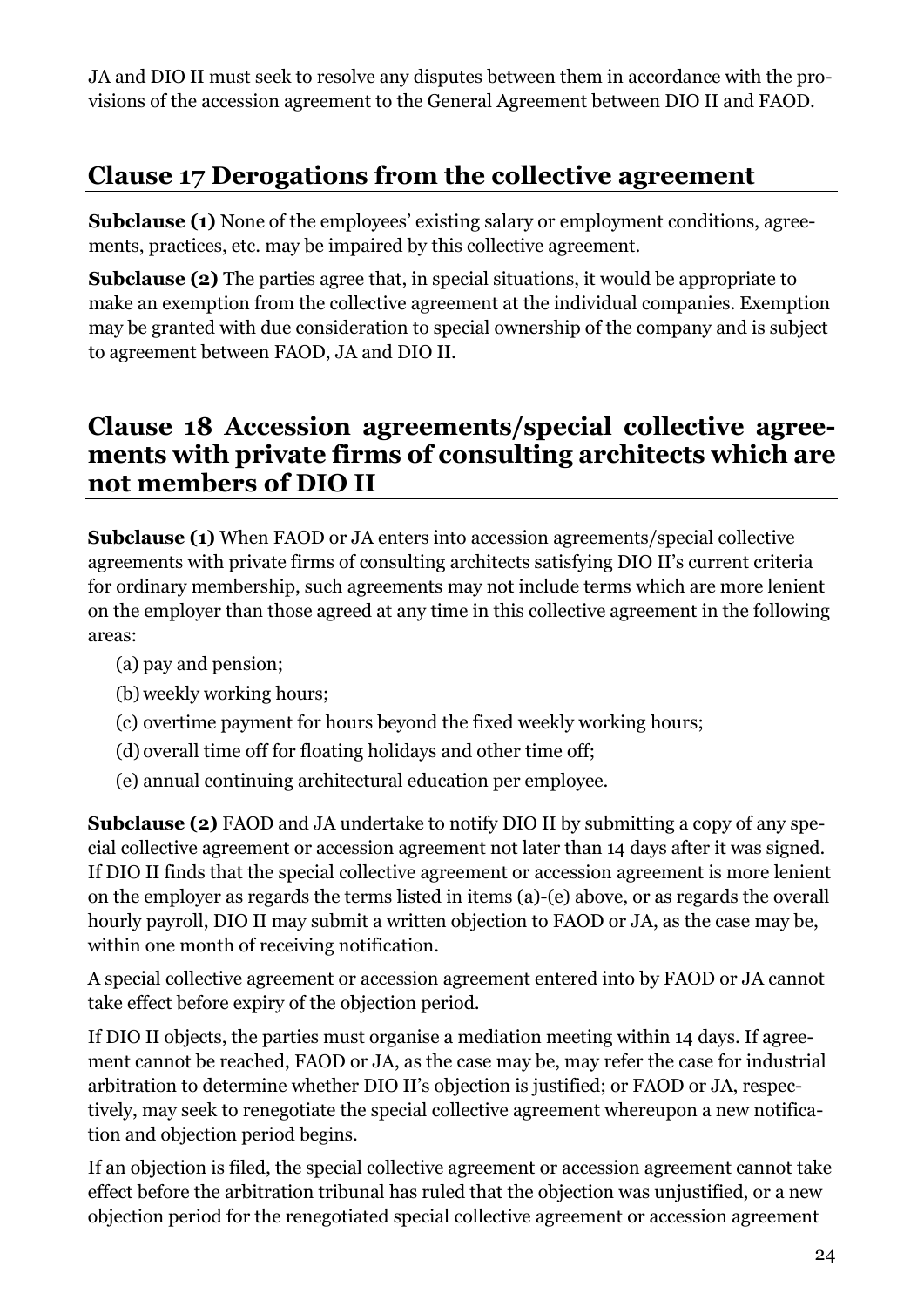has expired. The arbitration tribunal's ruling that an objection is justified does not entail a fine.

It is the duty of FAOD and JA, as the case may be, to introduce a clause in their special collective agreements stipulating that, if the employer joins DIO II, the special collective agreement or accession agreement will be annulled and this collective agreement will take effect as from the date when the employer joins DIO II.

#### <span id="page-25-0"></span>**Clause 19 Term of the collective agreement**

**Subclause (1)** This collective agreement enters into force on 1 March 2020 and remains in force until terminated by DIO II or FAOD at three months' notice to 1 March of any year, however not earlier than 1 March 2023.

Copenhagen, 28 February 2020

For DI Overenskomst II represented by/DI Signature: Louise Siggaard Jensen For FAOD – the Union of Architects and Designers Signature: Arne Ennegaard Jørgensen

For JA Signature: John Ibsen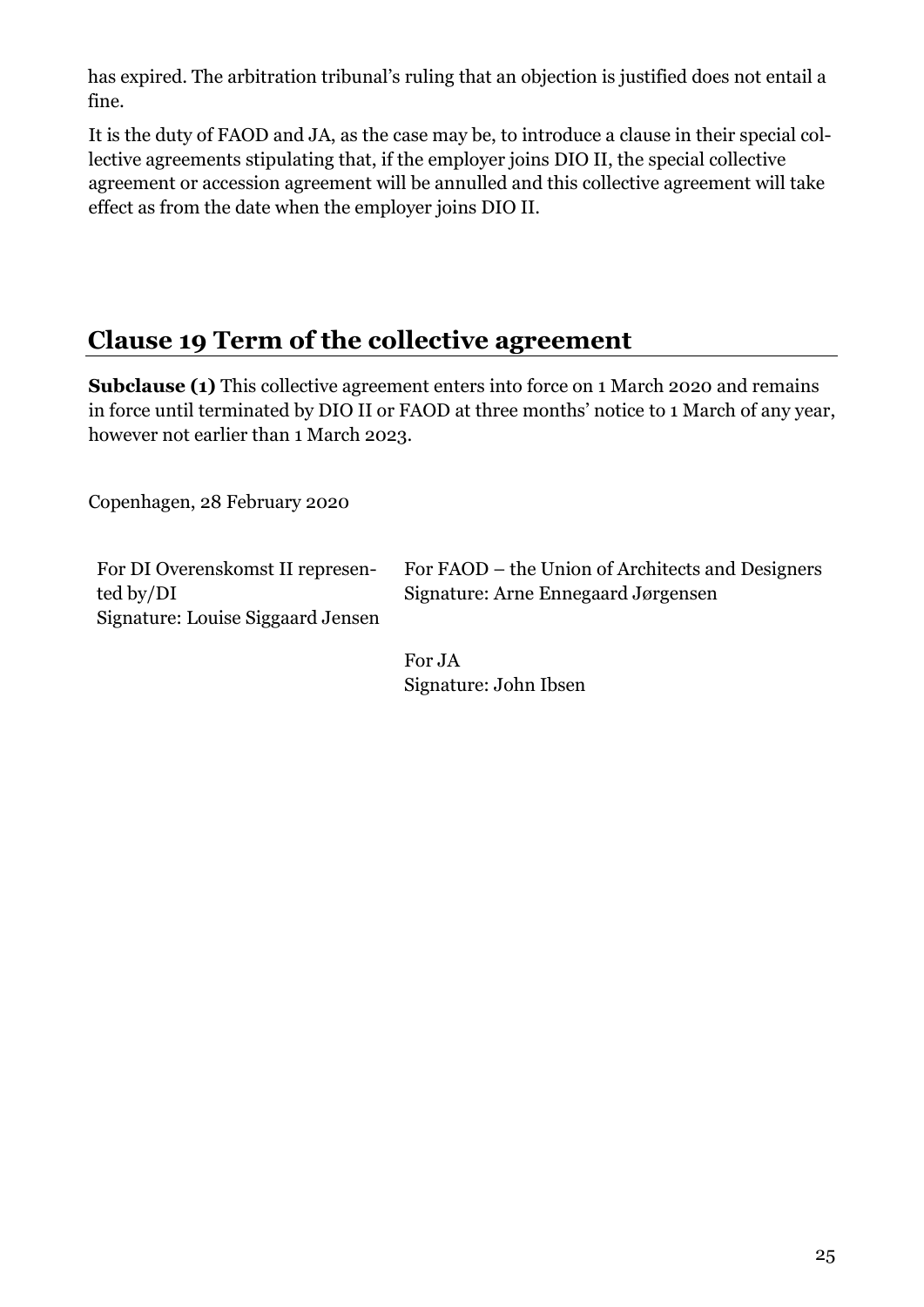#### <span id="page-26-0"></span>**Trade union representative agreement between DIO II, FAOD and JA**

**Clause o** The parties acknowledge that health and safety representatives and trade union representatives perform significant duties at the companies.

#### **Clause 1 Election of trade union representative**

- **Subclause (1)** At companies with a minimum of five employees who are all members of the same trade union (either FAOD or JA), these employees may decide to let a trade union representative who is employed with the company and is a member of the relevant union represent them in dealings with the employer.
- **Subclause (2)** The trade union representative is elected by the employees of the company who are members of the relevant union. Only permanent employees who are not under notice and have at least six months' continuous employment are eligible. The election must be approved by FAOD or JA, as the case may be, and the union must notify the employer and DIO II of the elected trade union representative. The employer may object to the election within eight days of receiving notification.
- **Subclause (3)** Trade union representatives are usually elected for terms of two years. In the event of re-election, the employer and DIO II must be notified anew.
- **Subclause (4)** According to the same rules, in geographically divided companies, a trade union representative may be elected for each division.

#### **Clause 2 Joint trade union representatives**

- **Subclause (1)** At companies with at least five members of FAOD, JA, KF and TL, one joint trade union representative may be elected. In companies with at least 30 members of FAOD, JA, KF and TL, two joint trade union representatives may be elected.
- **Subclause (2)** Trade union representatives cannot be elected in accordance with both clause 1 and clause 2 at the same company.
- **Subclause (3)** Joint trade union representatives are elected by the members of FAOD, JA, KF and TL employed with the company. Only permanent employees who are not under notice and have at least six months' continuous employment are eligible. The election must be approved by FAOD, JA, KF and TL, as the case may be, and the trade union of the person elected must notify the employer and DIO II of the joint trade union representative. The employer may object to the election within eight days of receiving notification.
- **Subclause (4)** In the event of termination of or amendment to one or several of DIO II's trade union representative agreements or similar collective agreement provisions on trade union representatives agreed with FAOD, JA, KF and TL, clause 2 will lapse and, as a consequence, so will all elections of joint trade union representatives from and including the date of termination without further notice unless the relevant amendments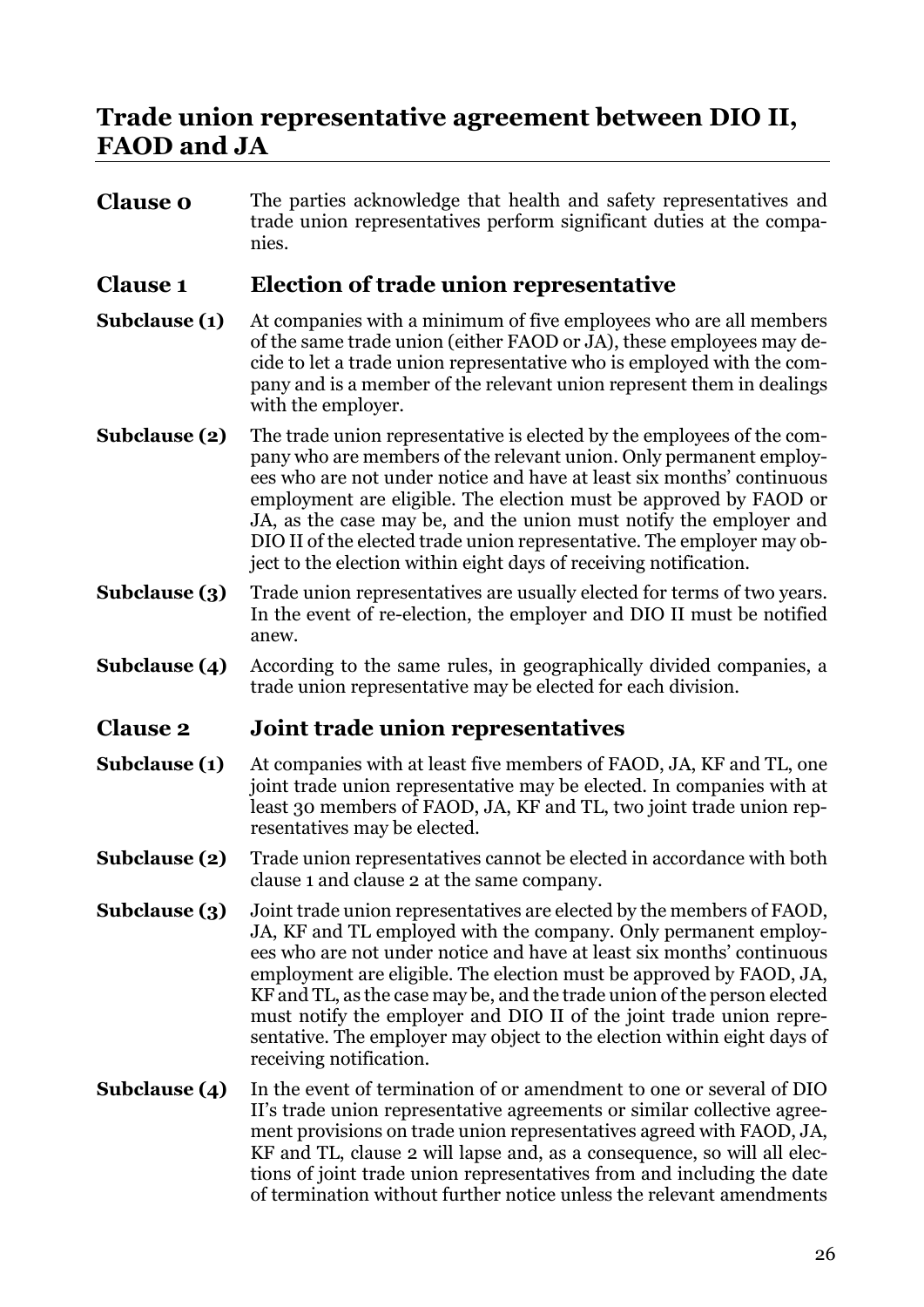are of a linguistic or grammatical nature with no substantive consequences.

**Subclause (5)** Generally, all provisions of this agreement apply to the election and duties of joint trade union representatives, except for clause 1(1) and (2).

#### **Clause 3 Duties and rights of trade union representatives**

**Subclause (1)** It is the duty of both the trade union representative and the employer to encourage a good and peaceful working climate at the company.

> Through their trade union representative, employees who are members of FAOD or JA are entitled to request negotiation with the employer and present proposals, recommendations and complaints about working conditions, organisation, continuing education and matters relating to pay and employment conditions.

- **Subclause (2)** If the employer intends to make changes in relation to such matters or carry out dismissals or employ staff, the trade union representative must be informed beforehand and be given the opportunity to comment thereon.
- **Subclause (3)** The trade union representative is entitled to the necessary time off with pay to undertake his or her duties, including in particular implementation and negotiation of a new pay structure. When, within the normal working hours of the company, the trade union representative participates in meetings and negotiations concerning relations between the company and the employees represented by the trade union representative, he or she must be paid by the employer without loss of income. In the event the trade union representative's work, as requested by the employer, takes place outside normal working hours, such work will be considered extra work or overtime, see clause  $5(2)$  or (6) of the collective agreement.
- **Subclause (4)** The trade union representative receives a monthly function allowance of between DKK 1,500 and DKK 2,500 taking into account the scope of the work, the size of the company and the number of trade union representatives. Attention is brought to the fact that the function of health and safety representative may form the basis for negotiation of a function allowance. Such allowance must be described in the company's pay policy.
- **Subclause (5)** All trade union representatives are entitled to three days off with pay every year to attend courses etc. for trade union representatives. Newly elected trade union representatives are entitled to four days off with pay in the first year of their term. In addition, with due regard for the interests of the company, trade union representatives are given time off without pay for attendance in courses etc. for trade union representatives.

#### **Clause 4 Dismissal of a trade union representative**

- **Subclause (1)** Dismissal of a trade union representative must be justified by compelling reasons.
- **Subclause (2)** If an employer intends to dismiss or relocate a trade union representative, such decision must be negotiated with the trade union representative's union not later than eight days before notice is given.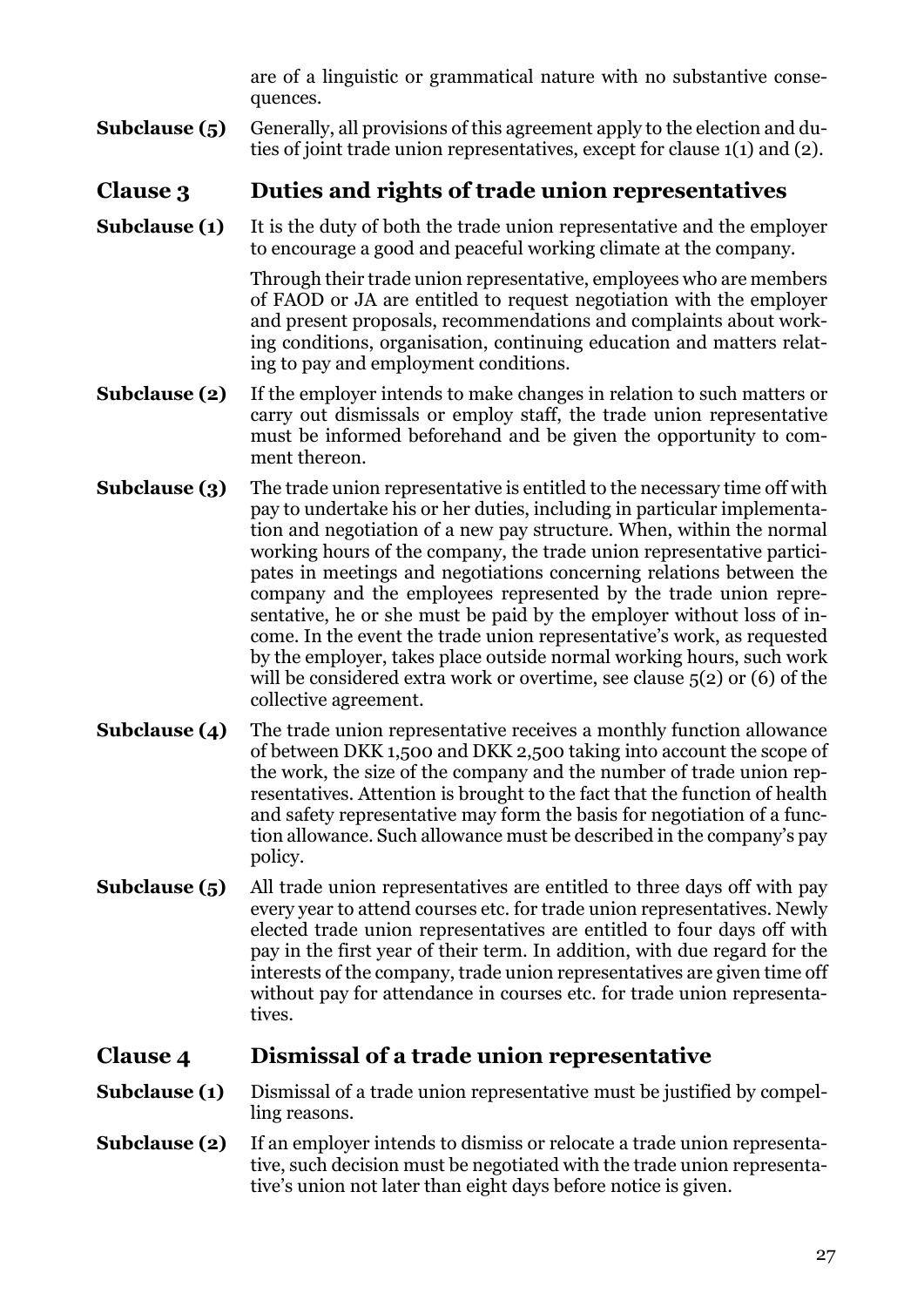- **Subclause (3)** Following negotiation under subclause (2), the parties may request that the matter of dismissal or relocation is handled in accordance with the guidelines set out in subclause (5). If a dismissal is found to be unfounded, the employer must withdraw the dismissal.
- **Subclause (4)** If, however, the arbitration tribunal finds that the employer has substantiated that the employment relationship cannot continue, the employer is obliged to pay compensation, the amount of which depends on the circumstances of the matter and must be fixed by the arbitration tribunal.
- **Subclause (5)** An employee who ceases to be a trade union representative after having performed such function for at least one year and is still employed with the company is entitled to six weeks' notice of termination in addition to his or her individual notice if the employee is given notice within one year of the date when he or she ceased to be a trade union representative.

This provision applies only to trade union representatives who no longer perform such function.

In applying such extended notice, the parties agree to derogate from section 2 of the Salaried Employees Act, which stipulates that the employment relationship of a salaried employee must be terminated to expire on the last day of a month.

#### **Clause 5 Guidelines**

**Subclause (1)** Either party may request that any dispute concerning this agreement is resolved at a mediation meeting to be held not later than one week after the meeting was requested. If the dispute is not resolved at such meeting, either party may refer the case for final resolution by an arbitration tribunal to consist of four arbitrators, two of whom are elected by DIO II and two by FAOD and JA jointly, and a chairman elected by the arbitrators. If no agreement is reached on the choice of chairman, the president of the Labour Court will be requested to appoint one.

#### **Clause 6 Term of the trade union representative agreement**

- **Subclause (1)** This agreement replaces the joint trade union representative agreement of 1 April 1993.
- **Subclause (2)** The agreement is a legally integrated part of this collective agreement.
- **Subclause (3)** The agreement was last revised on 1 March 2017.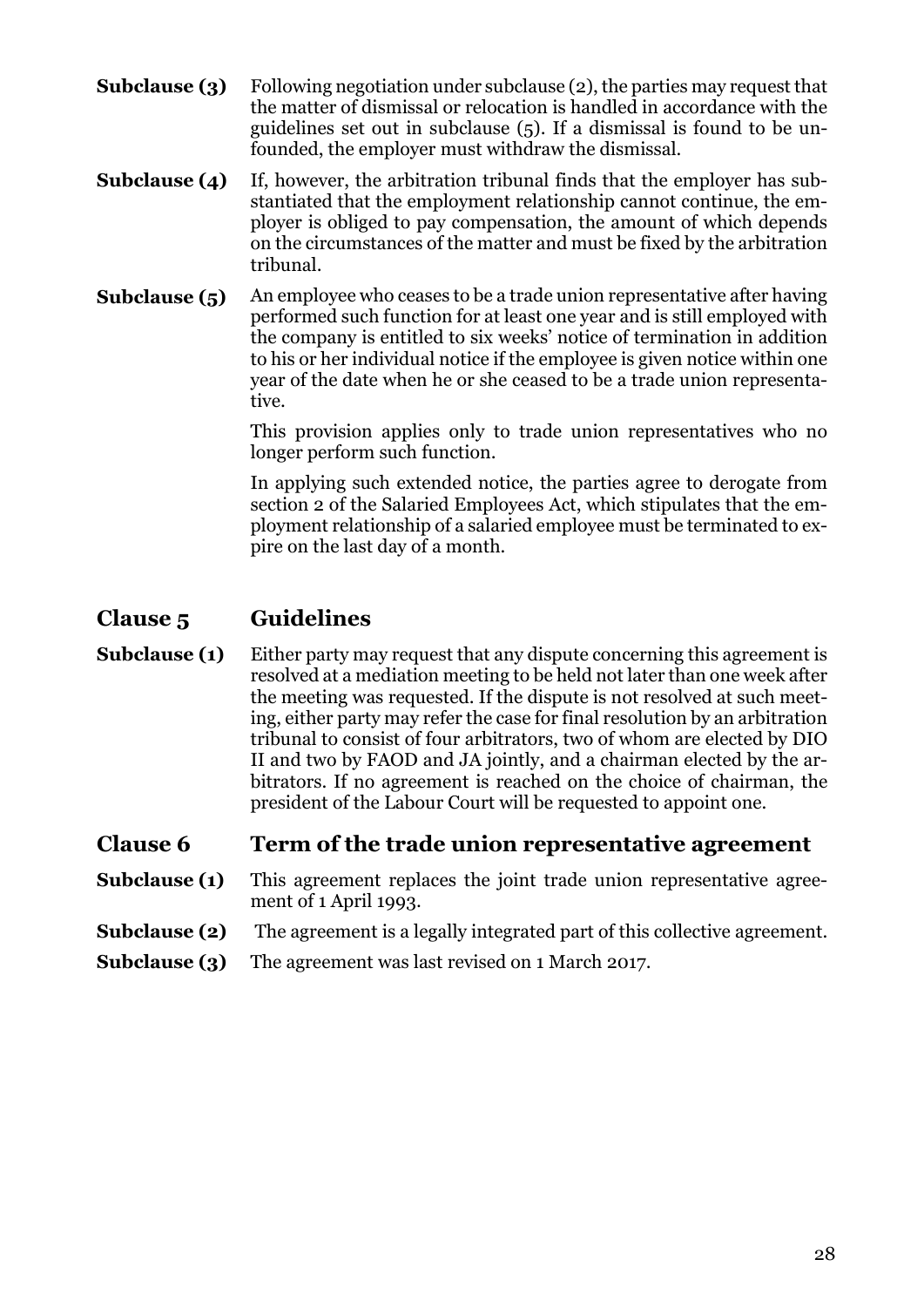#### <span id="page-29-0"></span>**Agreement on transfer of holidays**

This agreement concerns the transfer of holiday pursuant the Holiday Act, see clause 10(1) of the collective agreement. Floating holidays and an option to transfer such holidays are described in clause 10(4) and (7) of the collective agreement.

| <b>Clause 1</b>  | The company and the employee may agree that any accrued but untaken<br>holidays in excess of 20 days may be transferred to the next holiday pe-<br>riod. However, no more than ten holidays may be transferred from one<br>holiday period to the next.                                       |  |  |  |
|------------------|----------------------------------------------------------------------------------------------------------------------------------------------------------------------------------------------------------------------------------------------------------------------------------------------|--|--|--|
| <b>Clause 2</b>  | Such agreement must be made in writing prior to 31 December (until 1<br>January 2021: prior to 30 September after expiry of the holiday year). It<br>is recommended to use the form prepared jointly by the organisations.                                                                   |  |  |  |
| <b>Clause 3</b>  | Transfer of holidays may only be agreed for employees who are entitled<br>to paid holiday.                                                                                                                                                                                                   |  |  |  |
| <b>Clause 4</b>  | If the company and the employee do not agree on when to place holidays<br>transferred, the placing of the holidays is subject to one month's notice.                                                                                                                                         |  |  |  |
| <b>Clause 5</b>  | Holidays transferred cannot be taken during a notice period unless oth-<br>erwise agreed after notice of termination was given.                                                                                                                                                              |  |  |  |
| <b>Clause 6</b>  | If an employee who has transferred holidays leaves the company before<br>all holidays have been taken, he or she must, in connection with the ter-<br>mination of employment, receive holiday allowance for any holidays in<br>excess of 25 holidays together with the final salary payment. |  |  |  |
| <b>Clause</b> 7  | Holidays transferred must be taken before other holidays.                                                                                                                                                                                                                                    |  |  |  |
| <b>Clause 8</b>  | Holiday supplement, paid to employees who are entitled to paid holiday,<br>may be paid before the beginning of the holiday. In that case, on termi-<br>nation of employment, any holiday supplement paid in respect of un-<br>taken holidays will be offset against the holiday allowance.   |  |  |  |
| <b>Clause 9</b>  | Any dispute concerning transfer of holidays must be dealt with in ac-<br>cordance with the provisions of the General Agreement to the extent the<br>Holiday Act has been derogated from.                                                                                                     |  |  |  |
| <b>Clause 10</b> | This agreement forms part of the collective agreement between FAOD,<br>JA and DIO II.                                                                                                                                                                                                        |  |  |  |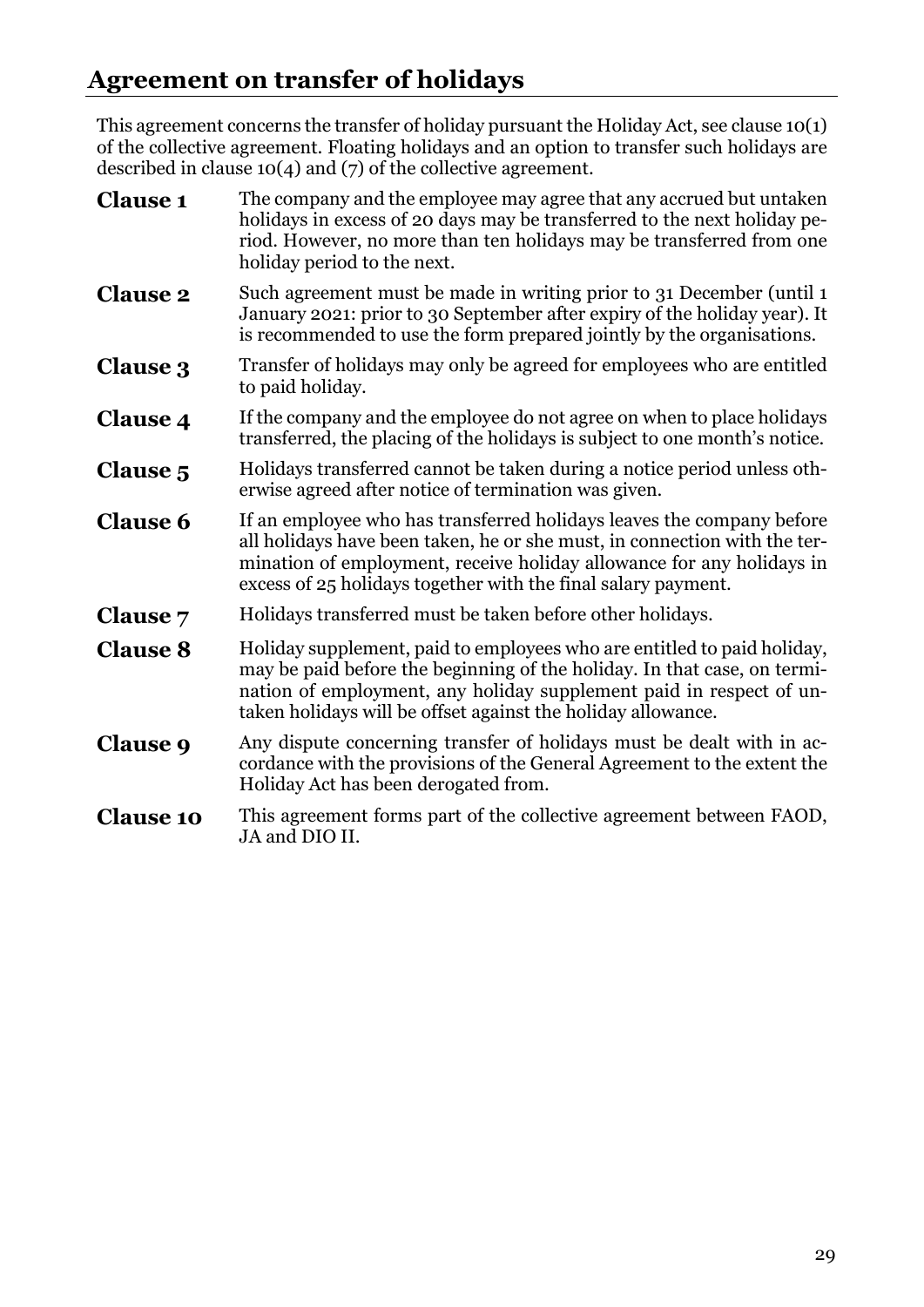#### <span id="page-30-0"></span>**Reference scale 2011 – Gross salary scale**

The scale concerns employees covered by items (a)-(e) of clause 1(1). The amounts include the employee's own pension contribution, but exclude the employer's pension contribution, under the collective agreement.

| Scale                   | 1 April 2012 |
|-------------------------|--------------|
| $\mathbf 1$             | 30,598       |
| $\,2$                   | 32,065       |
| $\boldsymbol{3}$        | 33,368       |
| $\overline{\mathbf{4}}$ | 34,342       |
| 5                       | 35,481       |
| 6                       | 36,784       |
| 7                       | 37,927       |
| $\,8\,$                 | 38,900       |
| 9                       | 40,042       |
| $10\,$                  | 41,181       |
| 11                      | 42,320       |
| 12                      | 43,295       |
| 13                      | 44,110       |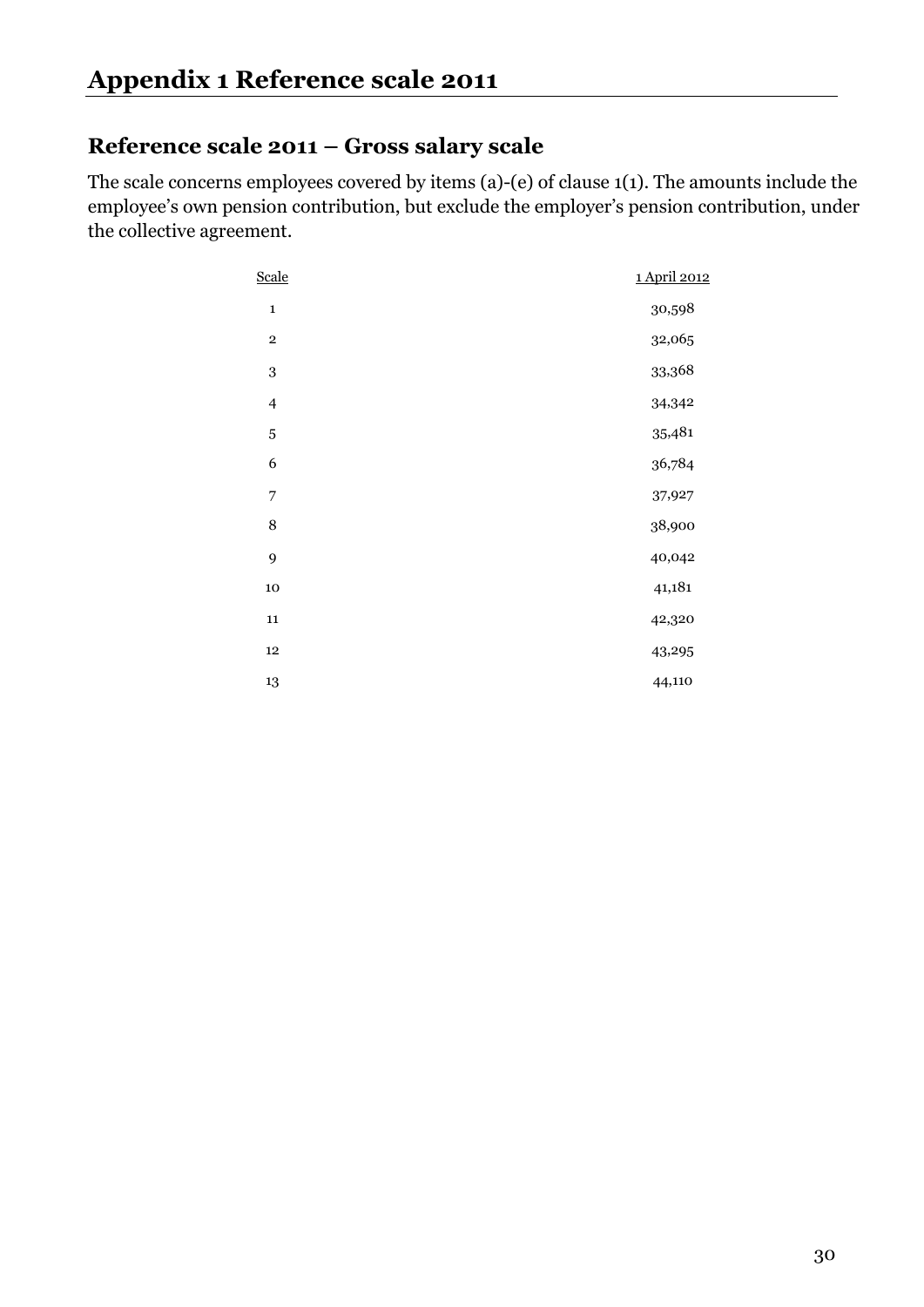#### <span id="page-31-0"></span>**Protocol on data protection**

The Confederation of Danish Industry (DI), the Union of Architects and Designers (JA), the Danish Association of Architectural Technologists and Construction Managers (KF) and the Danish Association of Professional Technicians (TL) agree that provisions of collective agreements and any related case processing must be interpreted and treated in accordance with the General Data Protection Regulation (the GDPR) (EU 2016/679), which came into force in Denmark at 25 May 2018.

DI, JA, KF and TL agree that, in the implementation of the GDPR, it must be ensured that the current practice of collecting, storing, processing and disclosing personal data in accordance with labour and employment law obligations may continue.

Copenhagen, 28 February 2020

#### <span id="page-31-1"></span>**Protocol on newly joined member companies**

Newly joined member companies are required to pay special savings under clause 3a of the collective agreement from the date of commencement of their membership.

However, the companies may offset the special savings applicable at the date of commencement of their membership under clause 3a against the employee's salary under clause 3.

The employee's salary may, however, never be reduced to a level below the pay band in which the employee is placed, see clause 3.

Any optional pay account or any similar scheme existing at the date of commencement of membership will be discontinued and replaced by the scheme under the collective agreement. Any balance in favour of the employee will be converted into salary.

Copenhagen, 28 February 2020

#### <span id="page-31-2"></span>**Protocol on pay bands**

The parties to the collective agreement agree that, on transition from four to three pay bands, companies should focus on not exploiting a situation in which employees may have the date of their move to the next pay band postponed. Companies are thus urged to respect the intentions behind the collective agreement's minimum pay system. An assessment of competence and qualifications must be included in the annual salary negotiation with the employee.

Copenhagen, 2 March 2017

#### <span id="page-31-3"></span>**Protocol on cooperation project**

The parties agree to discuss, during the term of the collective agreement, how a revision of the agreement's provisions may contribute to strengthening the collaborative and bargaining culture in the companies.

Copenhagen, 2 March 2017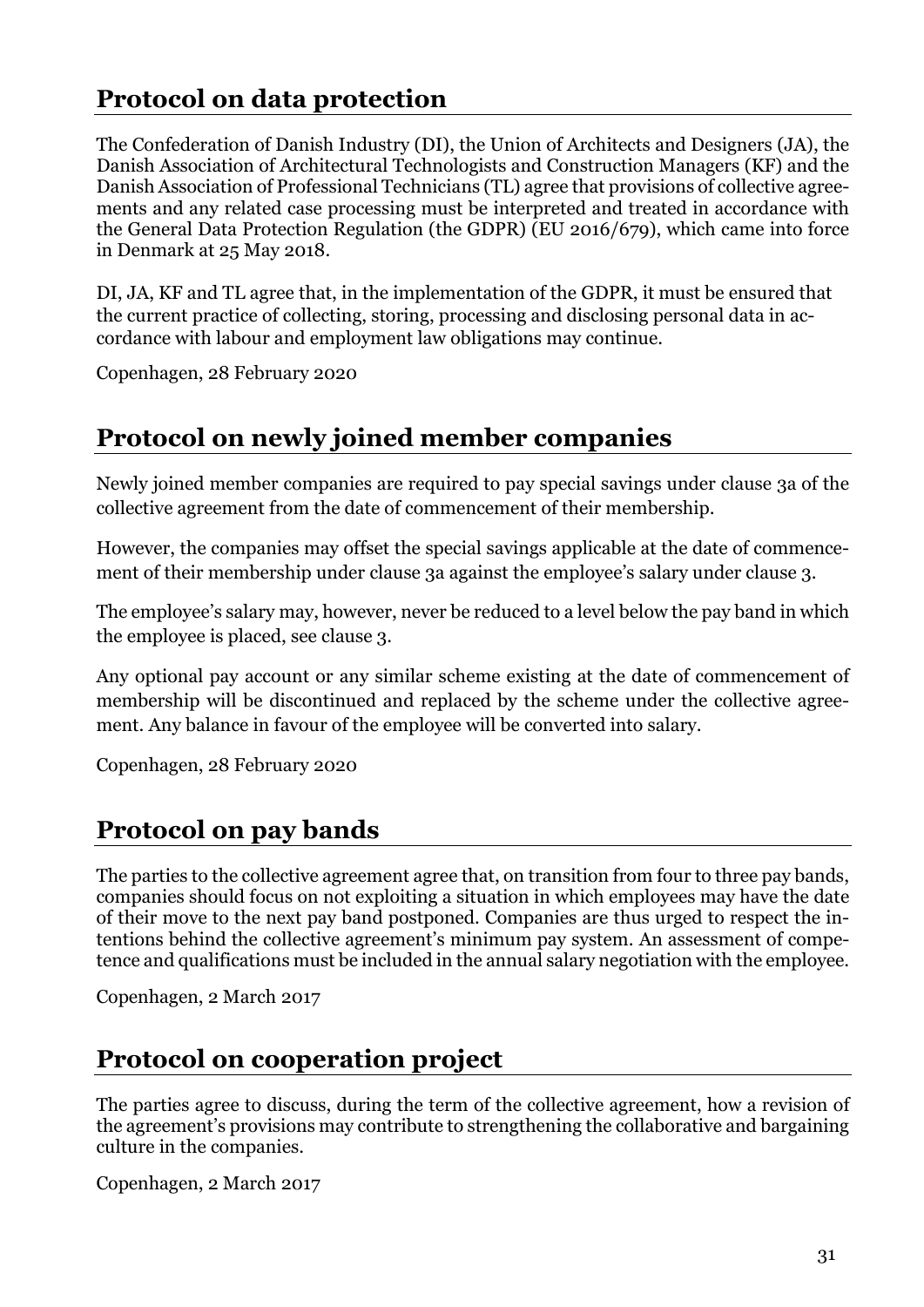#### <span id="page-32-0"></span>**Protocol on pension project**

The parties agree to review, during the term of the collective agreement, the pension provisions of the collective agreements.

The purpose of the review is among other things to evaluate the schemes under clause  $4(2)$ , including their content, the associated insurance services provided and costs relative to the labour market pension schemes agreed under clause 4(1)

In addition, an editorial review will be carried out, and the respect provisions will be discussed with a view to potential amendment.

<span id="page-32-1"></span>Copenhagen, 2 March 2017

#### **Protocol on designers with a master's degree (cand.design/MA Design)**

The parties agree that designers with a master's degree are fully covered by clause 3 of the collective agreement, and the special agreement on minimum pay for this trade group is therefore cancelled. Employees with a master's degree in design (cand.design/MA Design) employed in this field must be fully integrated on or before 1 March 2019.

Copenhagen, 2 March 2017

#### <span id="page-32-2"></span>**Protocol on common guidance notes**

The parties agree to review and possibly revise, during the collective agreement period, the following common guidance notes (the Danish Association of Architectural Firms and the unions) with a view to continuing these under the auspices of DI:

- 1. Advice on salary negotiations *(Gode råd om lønforhandling)*
- 2. Guidance on pay policy *(Vejledning til lønpolitik)*
- 3. Template for pay policy *(Skabelon til lønpolitik)*

<span id="page-32-3"></span>Copenhagen, 2 March 2017

#### **Protocol on existing protocols**

The parties agree to continue and review the following protocols during the term of the collective agreement with a view to potential updating:

Protocol on joint consultative committees

Protocol on the preparation of a senior employees policy

Agreement on the development of a new pay structure

Protocol on pay guarantees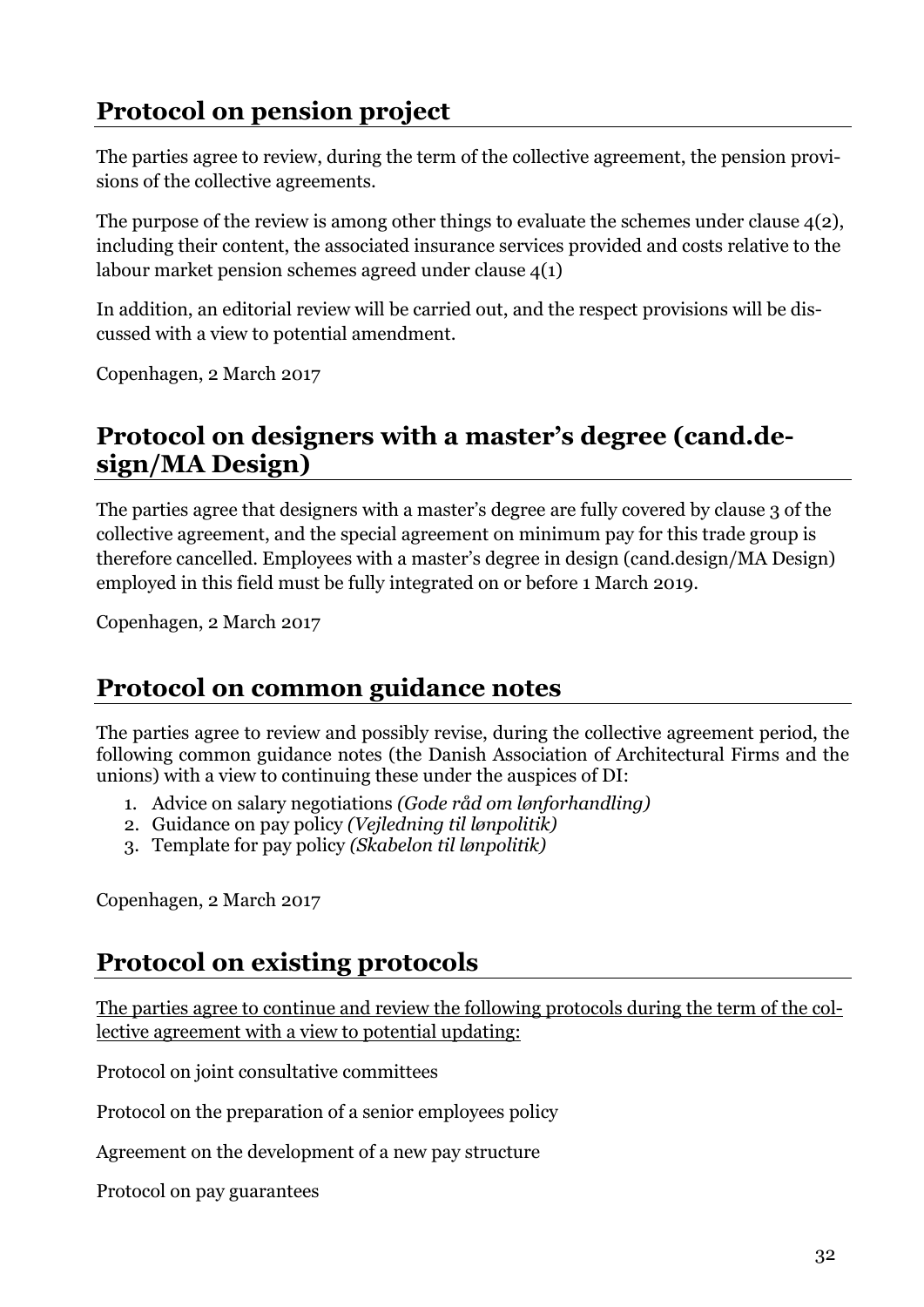Protocol on pay policy\* *Incorporated in clause 3 in connection with OK2020.*

Protocol on the duty to immediately renegotiate on the coming into force of the "+2" programme.

<span id="page-33-0"></span>Copenhagen, 2 March 2017

#### **Protocol on choice of collective agreement**

In the event that an employee of a private firm of consulting architects which is a member of DIO II is covered by the scope of several different collective agreements between one or several of the trade unions and DIO II, the parties agree to apply the collective agreement applicable to the architectural industry.

Copenhagen, 9 March 2015

#### <span id="page-33-1"></span>**Protocol on joint consultative committees**

In order to promote local cooperation and efforts to promote a good working environment, the parties have chosen to enhance the opportunities for establishing joint consultative committees at the companies.

Companies employing technicians

If the company employs technicians covered by the Collective Agreement for TL Design Engineers and Technicians in the Architectural Industry, the cooperation agreement between the Danish Employers' Confederation (DA) and the Danish Confederation of Trade Unions (LO) is directly applicable.

Accordingly, companies employing 35 persons or more within the same geographical unit must set up a joint consultative committee if proposed by either the employer or a majority of the employees.

#### Companies not employing technicians

For companies not automatically subject to the cooperation agreement between DA and LO, the parties agree to apply that agreement subject to any necessary adjustments.

Accordingly, Act no. 303 of 2 May 2005 on informing and consulting employees does not apply, see section 3 of the Act.

Copenhagen, 9 March 2015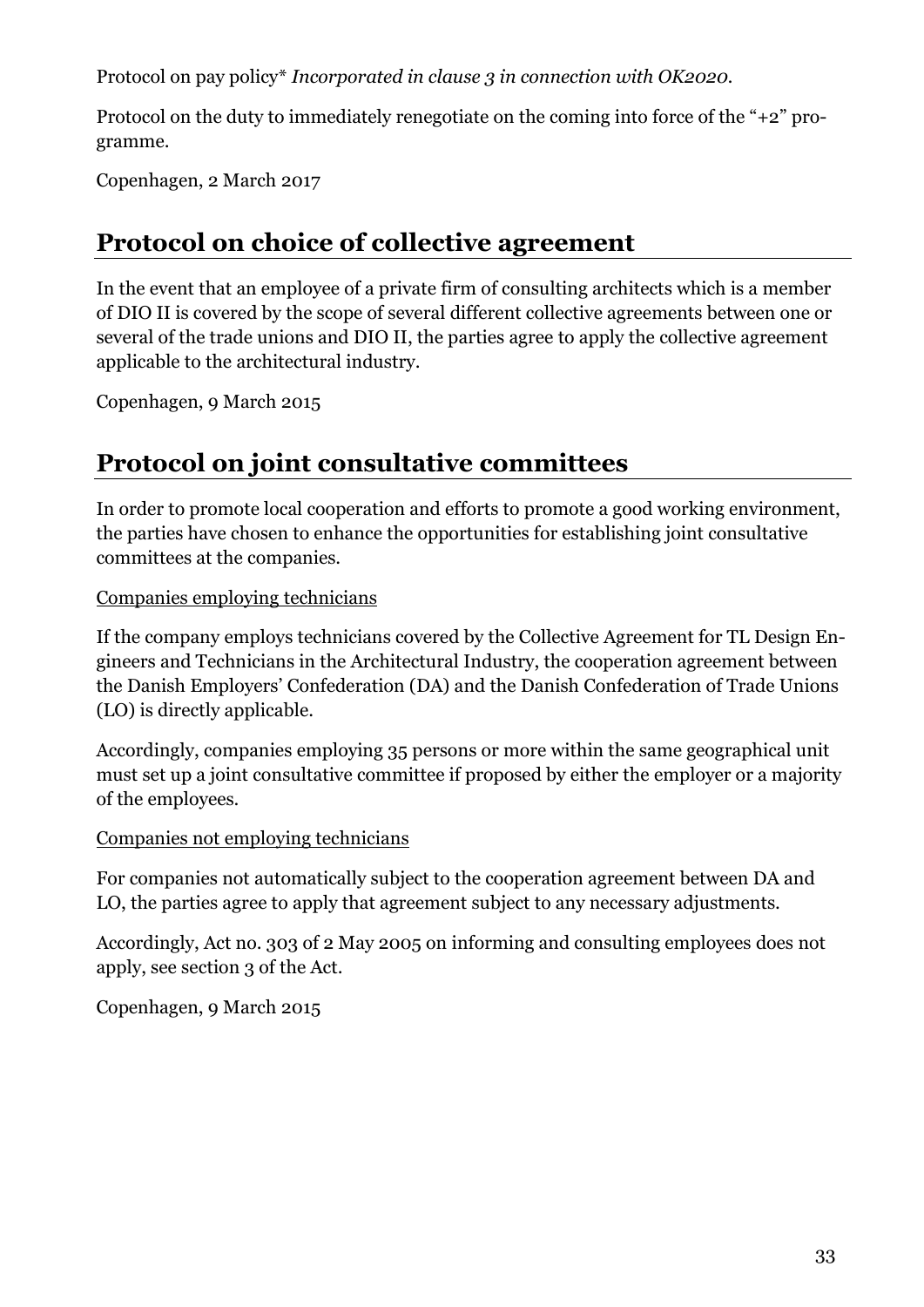#### <span id="page-34-0"></span>**Protocol on the duty to immediately renegotiate on the coming into force of the "+2" programme**

In connection with the 2011 collective bargaining (OK 2011), the Danish Association of Architectural Firms and the Danish Union of Salaried Architects agreed to initiate negotiations on adjustment of the collective agreement if, during the term of the collective agreement, a special in-service training course for architects (+2) were to be completed and initiated. As a minimum, the negotiations are to include the following items:

- 1. salary
- 2. continuing education funds
- 3. working hours and hours spent on courses

The purpose of the negotiations on such adjustment is to balance the distribution of costs of such programme taking into consideration the skills upgrade which will benefit the employee's professional career as well as improved quality in the execution of projects which will benefit the employer.

#### <span id="page-34-1"></span>**Protocol on the preparation of a senior employees' policy**

As part of the collective agreement of 1 April 2011, the parties agree to prepare, during the next term of collective agreement, an outline for a senior employees policy for use at the individual member companies.

The intention is to introduce members and member companies to a senior policy ideas catalogue enabling the individual workplace to enter into flexible and individually adjusted senior employee agreements between individual employees and management. The content and form of the outline is to be agreed in the course of the period.

#### <span id="page-34-2"></span>**Agreement on the development of a new pay structure**

The Danish Association of Architectural Firms, the Danish Union of Salaried Architects, the Danish Association of Architectural Technologists and Construction Managers (KF) and the Danish Association of Professional Technicians (TL) agree that the provisions regarding a "trial scheme" set out in the 2011 collective bargaining protocol (OK-2011) should be understood as described in this agreement.

The parties agree that, to a higher degree than previously, salary formation in architectural firms is to be subject to negotiation between employees and management at the companies. For this reason, a restructuring of the pay structure of the members of the Danish Association of Architectural Firms is scheduled to commence in the fourth quarter of 2012.

The companies will transition to a new pay structure in the period between 1 October and 31 December 2012. The relevant conditions are set out in special agreements under the collective agreement.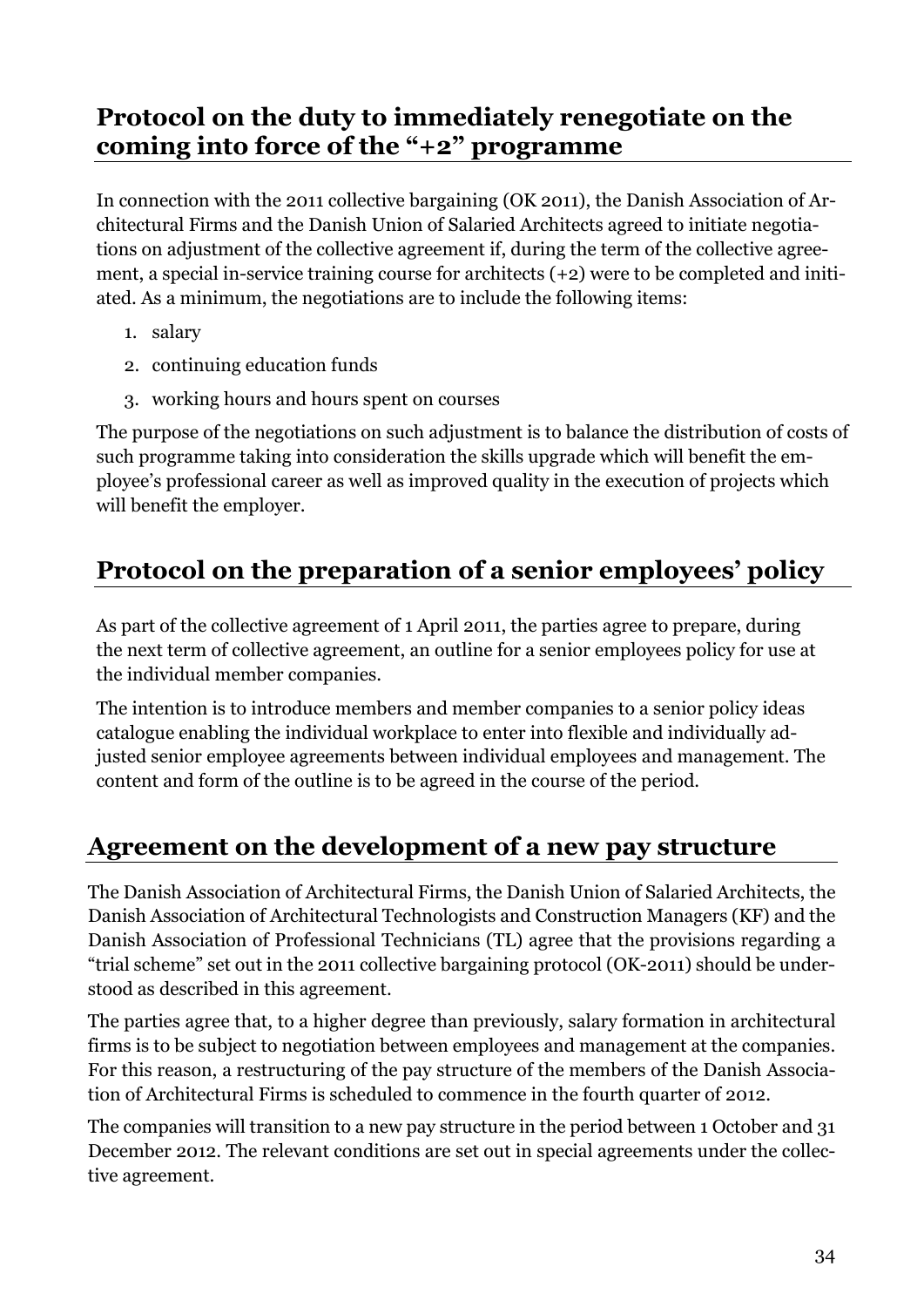As part of the new pay structure, the pay grades determined according to length of service (in the 2011 scales) will be replaced by pay grades for the initial years of employment and wider "pay bands" covering several points of the pay grades determined by length of service. The starting salary only reflects the performance of a newly graduated employee without any experience. According to the new pay bands, employees whose length of service corresponding to the individual bands are to receive a salary which is higher than or equal to the lowest level of the band. The minimum salary of the pay band solely reflects the skills achieved due to the years of experience the employee has obtained through employment in his or her profession, but not the employee's additional qualifications and responsibility. Over time, the introduction of the new pay structure will create an increasing scope for negotiation and an opportunity to build bargaining experience for management and employees.

The intention is that the scope of negotiation and the responsibility to negotiate individual pay are to increase gradually as bargaining experience is gained. The expectation is that this is achieved by phasing out further pay bands from the top at the next collective agreement renewals so that, in 2018, only the lowest guaranteed pay will remain.

A prerequisite for phasing out the pay bands from term to term is that the parties jointly evaluate the development of the new pay structure.

Prior to the collective bargaining in 2015, a survey of the satisfaction with the new pay structure must be carried out following the 2014 reporting to the wage statistics. The survey must take a quantitative as well as a qualitative approach. The conclusions of the survey will be included in the overall evaluation of whether further development of the pay structure is viable, both overall and for the individual trade group.

The parties agree to include the following elements in the above-mentioned evaluation:

- whether employers observe their duty to report to the wage statistics;
- whether the number of "cases" at organisational level regarding implementation of the new pay structure at the companies (compliance with pay guarantees, provisions about pay policies and pay negotiations, etc.) is at an acceptable level.

If it is found that these preconditions are not met in all material respects, the consequence is that the parties must discuss how to adjust and improve, and thereby ensure the continued development of, the pay structure.

The parties agree that a prerequisite for further phasing out the pay bands is that this is agreed at the next collective bargaining rounds. It is the explicit intention of the parties that evaluation of the pay structure must be carried out in an objective and progress-oriented manner in order to create an optimum basis for the collective bargaining.

#### <span id="page-35-0"></span>**Protocol on pay guarantees**

#### **Transition to the new pay structure**

In connection with the transition to the new pay structure, companies must meet the following conditions:

- (a) prepare a pay policy in accordance with the rules of the collective agreement;
- (b) issue individual pay guarantees;
- (c) issue a guarantee for the overall payroll of the company.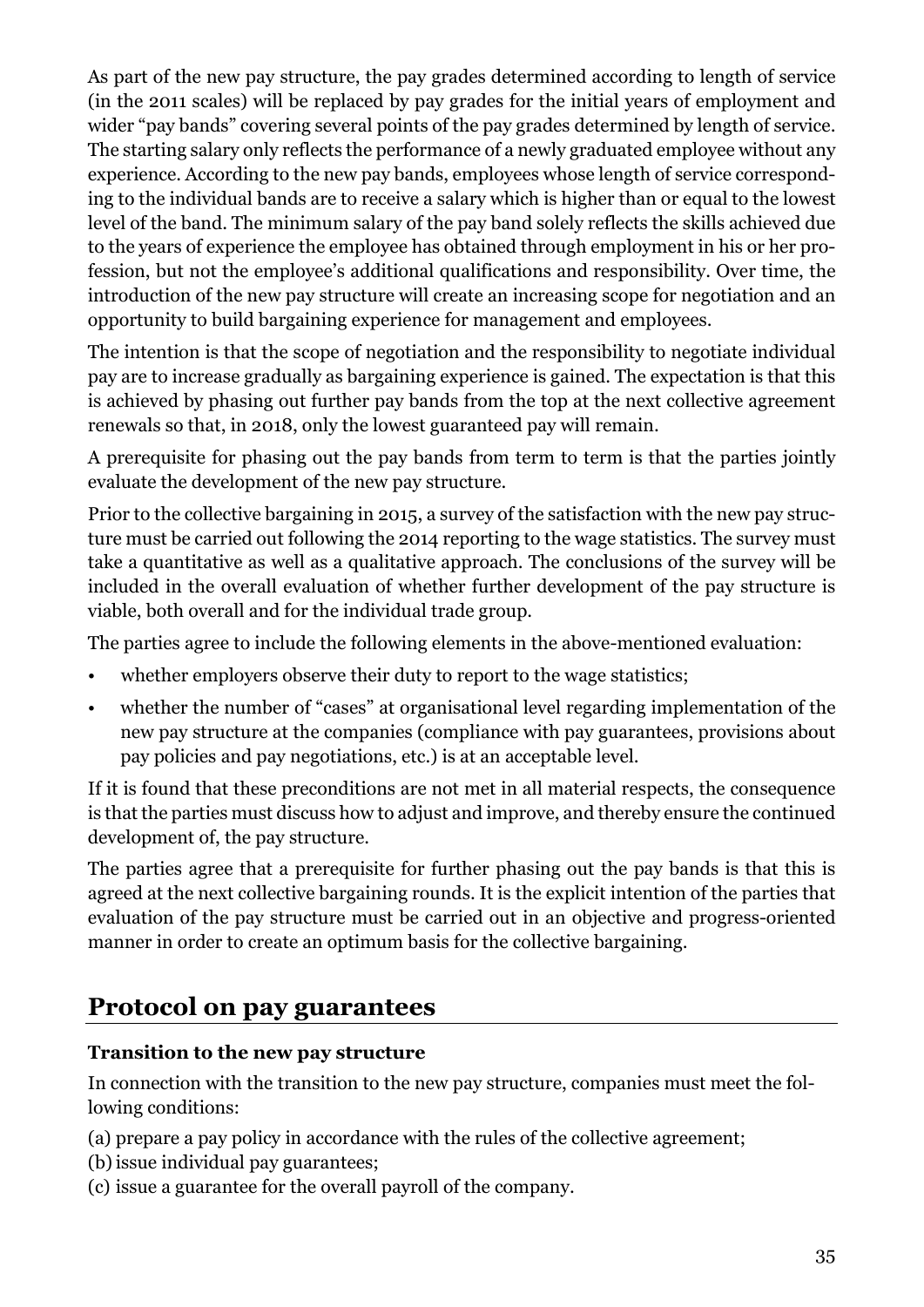#### **Individual pay guarantee**

Employees who are covered by collective agreement and employed at the time when the company transitions to the new pay structure are protected by an individual pay guarantee.

The pay guarantee implies that the salary cannot be lower than the salary which the employee received based on his or her length of service at the time of transition according to the 2011 scale. Any length of service added as per individual agreement is not included.

The individual pay guarantee applies to continued employment with the employer with which the employee was employed on transition to the new pay structure.

If the employee leaves the company but is re-employed within six months with the same company, the employee will again be covered by the individual pay guarantee.

#### **Payroll audit**

The parties agree that it is not the intention that the payroll – whether generally or at the individual company – should decrease on the introduction of the new pay structure, all other things being equal.

In that context, the parties agree that developments in a company's payroll may be audited.

The sum of the employer's current monthly salaries to employees covered by collective agreement must exceed or be equal to the sum of the theoretical monthly payments which the same employees would have received in accordance with the 2011 scales (adjusted for own pension payment).

The calculation applies to all employees covered by collective agreement, as a group. The calculation does not include the company's owners (partners).

Calculations made in connection with audits may be adjusted for any individually agreed working hours (part-time employment, plus hours or effective weekly working hours of 37 hours). Salary components not paid on a monthly basis may be taken into account.

The payroll guarantee must be fulfilled at all times.

#### **Payroll audit to be implemented in connection with a pay dispute:**

In connection with a specific pay dispute, the unions may request an audit of the company if it is rendered probable that doubts may be raised about fulfilment of the guarantee.

The employer must present information enabling an audit of whether the payroll guarantee is fulfilled in a given month.

The employer must present documentation to DI not later than four weeks after the complaining union submitted a request to this effect. DI must present a test calculation and reasonable documentation to the complaining union not later than six weeks after the request for payroll data was submitted.

If it turns out that the guarantee has not been met in a given month, the company must provide documentation of its fulfilment of the guarantee during the term of the collective agreement, on a month-by-month basis.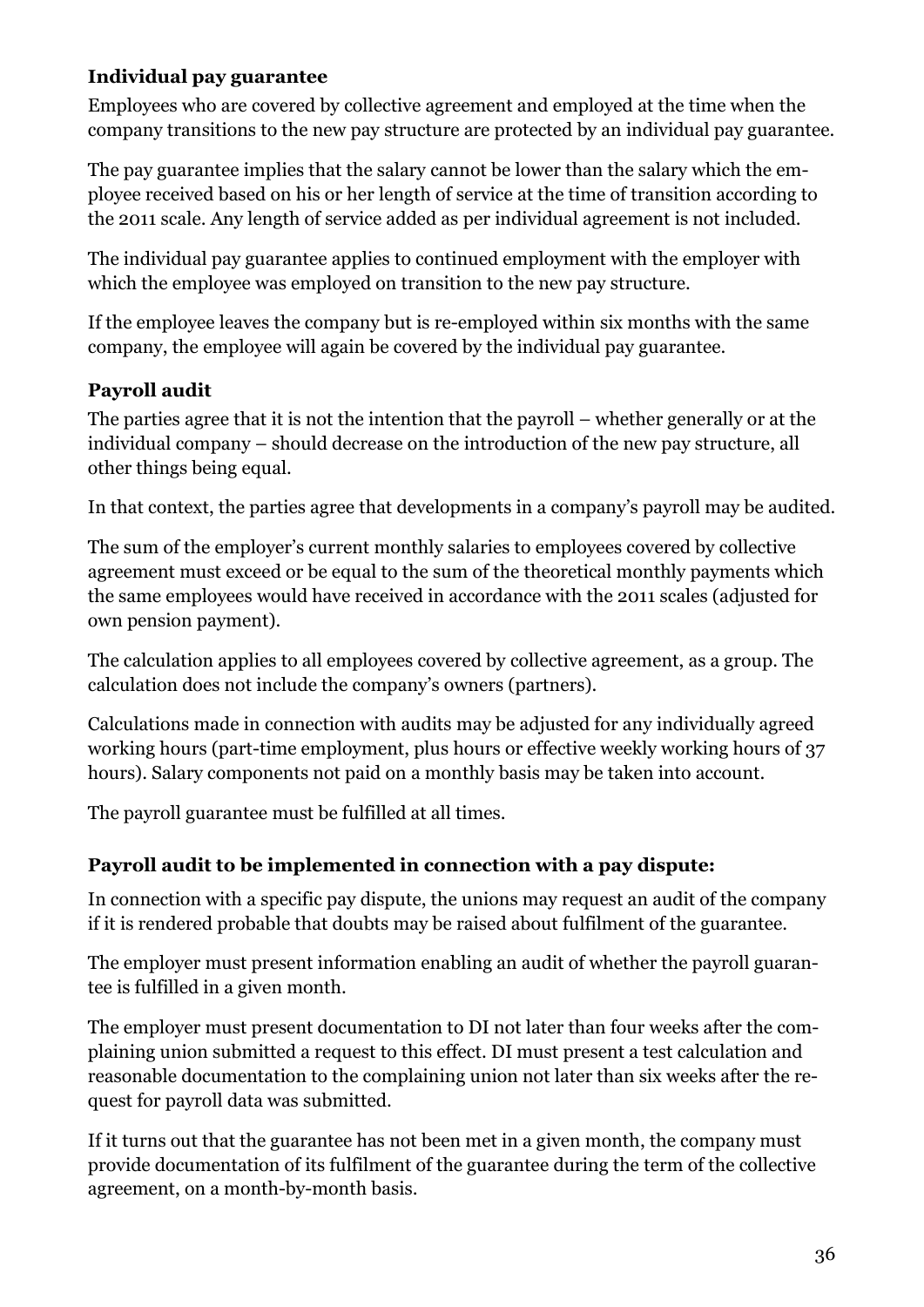Not later than two months after a breach of the payroll guarantee has been established, the company must present documentation to DI and the complaining union showing that the payroll guarantee has been fulfilled and that any subsequent adjustment has been effected.

In general, issues about fulfilment of the payroll guarantee should be handled in accordance with the rules of the General Agreement.

#### <span id="page-37-0"></span>**Protocol on transition from the collective agreement between PLR and JA to the collective agreement between the Danish Union of Salaried Architects and the Danish Association of Architectural Firms**

The Danish Union of Salaried Architects and the Danish Association of Architectural Firms agree that, as of 1 April 2012, the collective agreement between the parties will be a joint collective agreement for the Union of Salaried Architects, Academic Agronomists (JA) and the Association of Architectural Firms in accordance with the negotiation/cooperation agreement between JA and the Danish Union of Salaried Architects (agreed to be acceded by the Danish Association of Architectural Firms). Main content:

- With regard to notice of disputes, strike or lockout, JA will be covered by any disputes between the Danish Union of Salaried Architects and the Danish Association of Architectural Firms.
- The weighting of votes will be agreed based on the number of members within the area of the Danish Association of Architectural Firms.
- Any amendments to the negotiation/cooperation agreement is subject to the approval of the Danish Association of Architectural Firms.
- It is a prerequisite that the parties present joint demands with no possibility for special demands.

Negotiations on adjustments have been conducted and are awaiting final signatures.